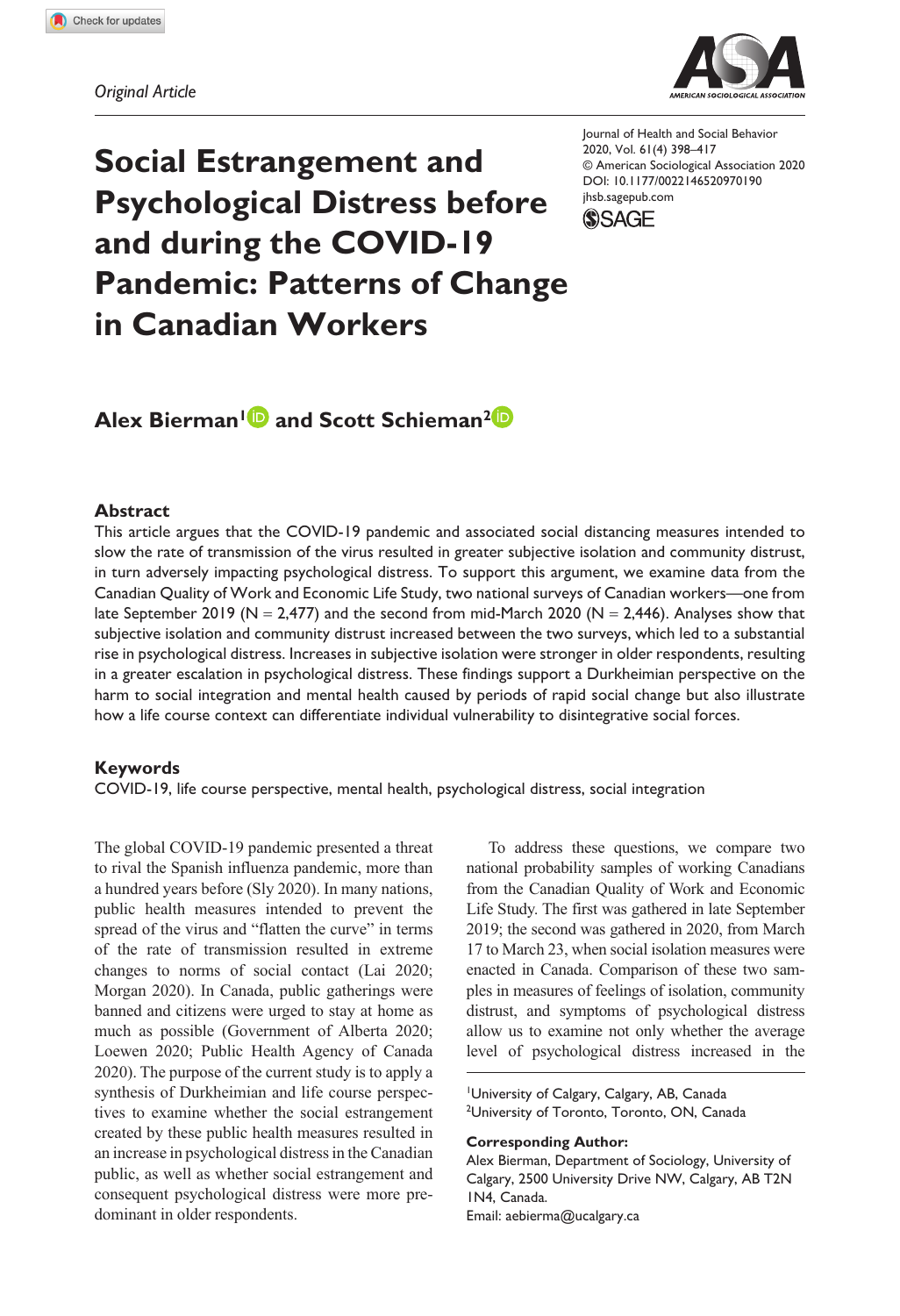population but also whether population differences in subjective social isolation and distrust explain the evolution in levels of distress. We therefore contribute to the research in the sociology of mental health by examining whether public health measures intended to stop the spread of the COVID-19 virus may also have had substantial adverse consequences for public mental health in North America.

## **BACKGROUND**

### *Social Integration and Mental Health during the Pandemic*

The primary basis of our study is in the fundamental Durkheimian insight that social integration provides a binding influence on suicide (Durkheim [1897] 1951). Subsequent theorizing has clarified this core insight, emphasizing that assimilation into a larger whole through a web of social attachments acts a bulwark against vulnerabilities that can provoke anxiety while also assuaging hopelessness and "metaphysical exigencies" that can occur in states of individual atomization (Abrutyn and Mueller 2014:334). These arguments cohere with a socialpsychological perspective in which social disconnectedness develops into perceptions of social isolation that stimulate negative cognitive processes by acting as aversive figural signals of social vulnerability (Cacioppo and Cacioppo 2014; Dahlberg, Andersson, and Lennartsson 2018). Disintegratory conditions will therefore be reflected in a subjective state of social isolation that arouses feelings of anxiety and dread. Empirical research supports this general perspective, demonstrating that social detachment can spur perceptions of social isolation that are substantially associated with psychological distress (Cacioppo et al. 2011; Swader 2019).

A Durkheimian perspective further builds on these insights to explicate the negative consequences of rapid social change for mental health (Lester 2001). From this perspective, times of social turbulence weaken the social bonds of society (Berkman et al. 2000), thereby creating conditions that deplete societal integration (Zhao and Cao 2010). Similarly, expanding from a Durkheimian perspective, Abrutyn and Mueller (2016) argue that periods of social disruption can threaten or sever meaningful social ties, in turn creating subsequent negative emotions. Rapid social change that interferes with established patterns of social interactions therefore acts as a destructive influence on social integration, in turn enhancing feelings of social isolation in the population that

give rise to psychological discomfort. From this perspective, then, even if policies of social distancing were necessary to slow the spread of the COVID-19 virus, the degree to which these measures interrupted established patterns of social interaction was likely to create a disintegratory state that heightened subjective social isolation, thereby incurring mental health damages through increased psychological distress.

Despite empirical support linking individual levels of social integration to mental health outcomes (Turner and Turner 2013), as well as research demonstrating how contextual levels of social integration can influence individual outcomes such as suicidal ideation (e.g., Maimon and Kuhl 2008; Winfree and Jiang 2010), there is much less direct evidence for the consequences of societal change for integration and subsequent effects on mental health. One of the primary areas of empirical evidence comes from periods of economic turmoil (Cockerham 2017), as increasing rates of foreclosure and unemployment were associated with spikes in suicide rates following the Great Recession (Houle and Light 2014; Phillips and Nugent 2014). Closer to individual outcomes, meso-level changes in foreclosure rates following the recession were also inversely associated with individual mental health (Houle 2014; Settels 2020). An additional line of research linking social change to integration has argued that increases in birth cohort size and births to unwed mothers are causative agents in declining levels of social integration that affect suicide rates (O'Brien and Stockard 2006; Stockard and O'Brien 2002). It is notable, however, that much of this research is conducted purely at a contextual level and does not clearly tie rapid social change to individual experiences of social isolation. The current study therefore builds on this body of evidence to demonstrate whether increases in perceptions of social isolation contributed to a rise in psychological distress following the onset of the pandemic.

### *Consequences of the Pandemic for Community Distrust*

The disintegratory conditions of the pandemic may have had additional consequences for social estrangement by resulting in decreasing social trust. A focus on social trust is directed by Abrutyn's (2019) recent proposition that disintegrative forces that work against social solidarity can lead individuals to feel an increasing sense of threat. This argument resonates with a social-psychological perspective on trust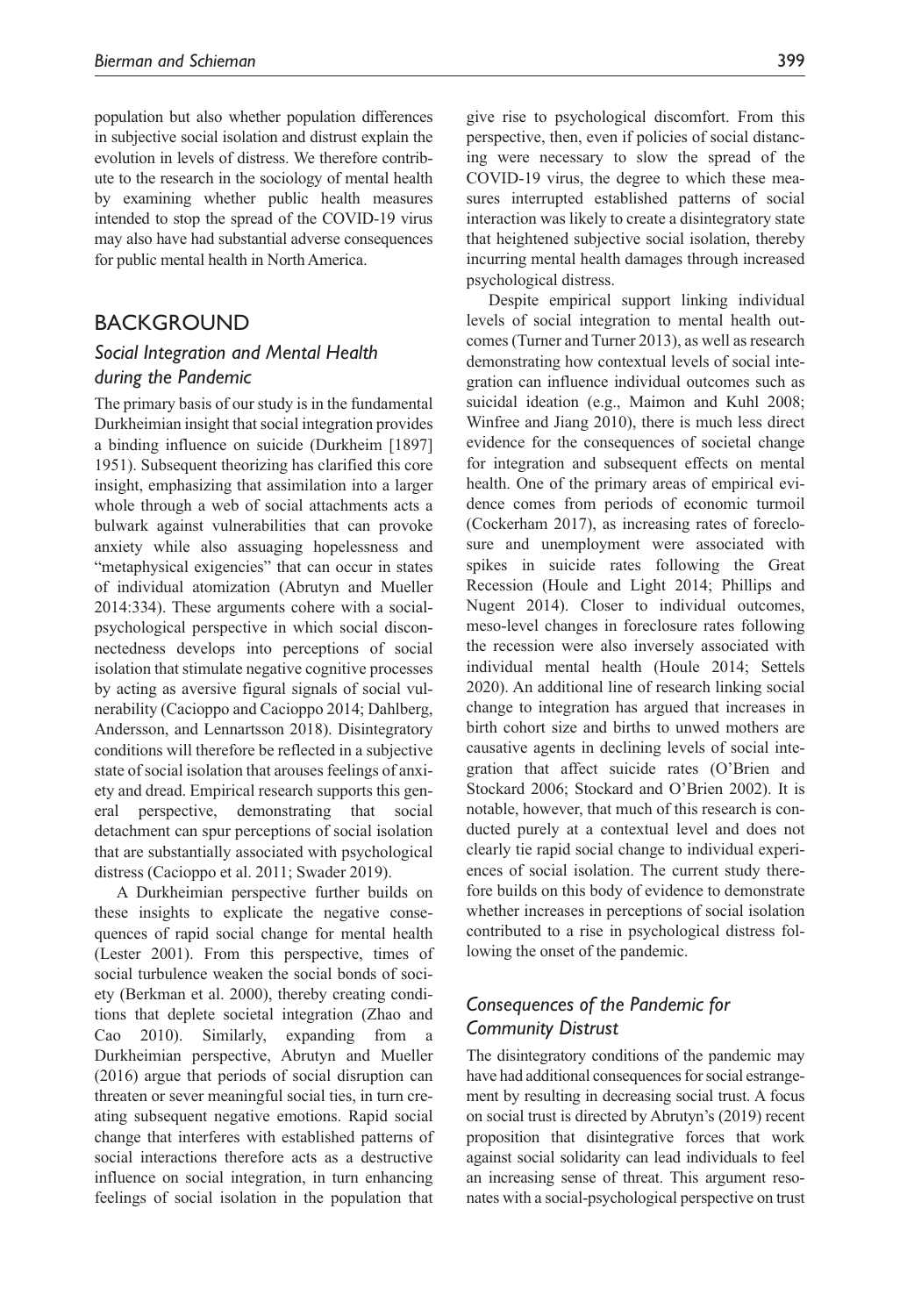that positions a willingness to make one's self vulnerable in uncertain situations as fundamental to a high degree of social trust (Baumert et al. 2017). Societal atomization that enhances a sense of threat will deter individual openness to vulnerability that is elemental in building trust. These general processes are highly relevant in the context of the COVID-19 pandemic because the novel requirements to maintain social distance signaled that the threat posed by members of the community inherently could not be contained, thereby fomenting distrust of others.

Evidence from prior pandemics supports these arguments. In particular, evidence from the Spanish influenza pandemic suggests that pandemics can lower levels of social trust (Aassve et al. 2020). For example, Barry (2005:329) describes how fear eroded social trust in Philadelphia during the Spanish influenza pandemic: "Fear began to break down the community of the city. Trust broke down. Signs began to surface of not just edginess but anger, not just finger-pointing or protecting one's own interests but active selfishness in the face of general calamity." Similarly, suspicion increased following the H1N1 outbreak in the late 2000s, as individuals infected with the virus were seen as putting others at risk (Gilman 2010). Consequently, because public leaders addressing the COVID-19 pandemic began to call for social distancing, and in particular warn people to guard against interactions with others outside of their homes and in the community, we expect distrust of others in the community to have increased as well.

Decreasing trust in members of the community is in turn likely to have substantial consequences for psychological distress. Trust in members of one's own neighborhood is associated with better mental health (Murayama et al. 2015; Tomita and Burns 2013; Wu et al. 2018) even when additional aspects of social trust are taken into account (Carpiano and Fitterer 2014). Trust in members of the community can be important for mental health by increasing a sense of being accepted and facilitating social support, as well as by reinforcing informal social control that serves to prevent harmful health behaviors (Fujiwara and Kawachi 2008; Glanville and Story 2018). Conversely, feeling suspicion and needing to be on guard of the people we come into contact with outside of our homes acts as a stressor that increases psychological distress (Ross 2011). In the context of increased isolation associated with the COVID-19 pandemic, neighbors may become a focus of social acceptance and sources of support, with the result that declining trust in the member of one's community will act as a further stressor that elevates

psychological distress. Within this research, we therefore examine whether increases in psychological distress following the onset of the COVID-19 pandemic were not only attributable to increases in subjective social isolation, but a rise in community distrust as well.

#### *Integrating a Life Course Perspective*

Durkheimian perspectives on the consequences of societal change for social integration tend to frame these processes expansively, focusing on broad dimensions of social change and their summative integratory consequences. In the current research, though, we integrate insights from a life course perspective into the study of societal change and social integration. We suggest a concept of "integratory vulnerability," in which a life course context—and particularly cohort membership and the timing of societal events in the life course—critically differentiates individual vulnerability to disintegratory societal events.

We are guided to the pivotal role of integratory vulnerability by the strong emphasis of research in the life course perspective on the differentiated ramifications of large-scale economic events for individual lives (Elder 1999). A key paradigmatic principle of a life course perspective is that historical events can affect people differently depending on the timing of these events in the life course (Elder, Johnson, and Crosnoe 2003). Recent research exemplifies these patterns, demonstrating that the timing of the Great Recession as individuals entered the labor market had subsequent implications for individual earning capabilities (Atherwood and Sparks 2019).

The question of timing is especially relevant to the threat of the COVID-19 pandemic. The threat of serious adverse health consequences due to contraction of the virus are greater in older individuals (Heymann and Shindo 2020). Consequently, age may have been critical in determining integratory vulnerability: Older individuals may have isolated to a greater degree as a result of the pandemic and also may have experienced a greater distrust of members of their community due to their heightened vulnerability and subsequent fear of contracting the virus. Greater increases in feelings of isolation and distrust would in turn lead to more substantial gains in psychological distress.

Yet, differentiation in the consequences of historical events can also occur in part because the times in which individuals are born into and develop alter the resources and deficits that different birth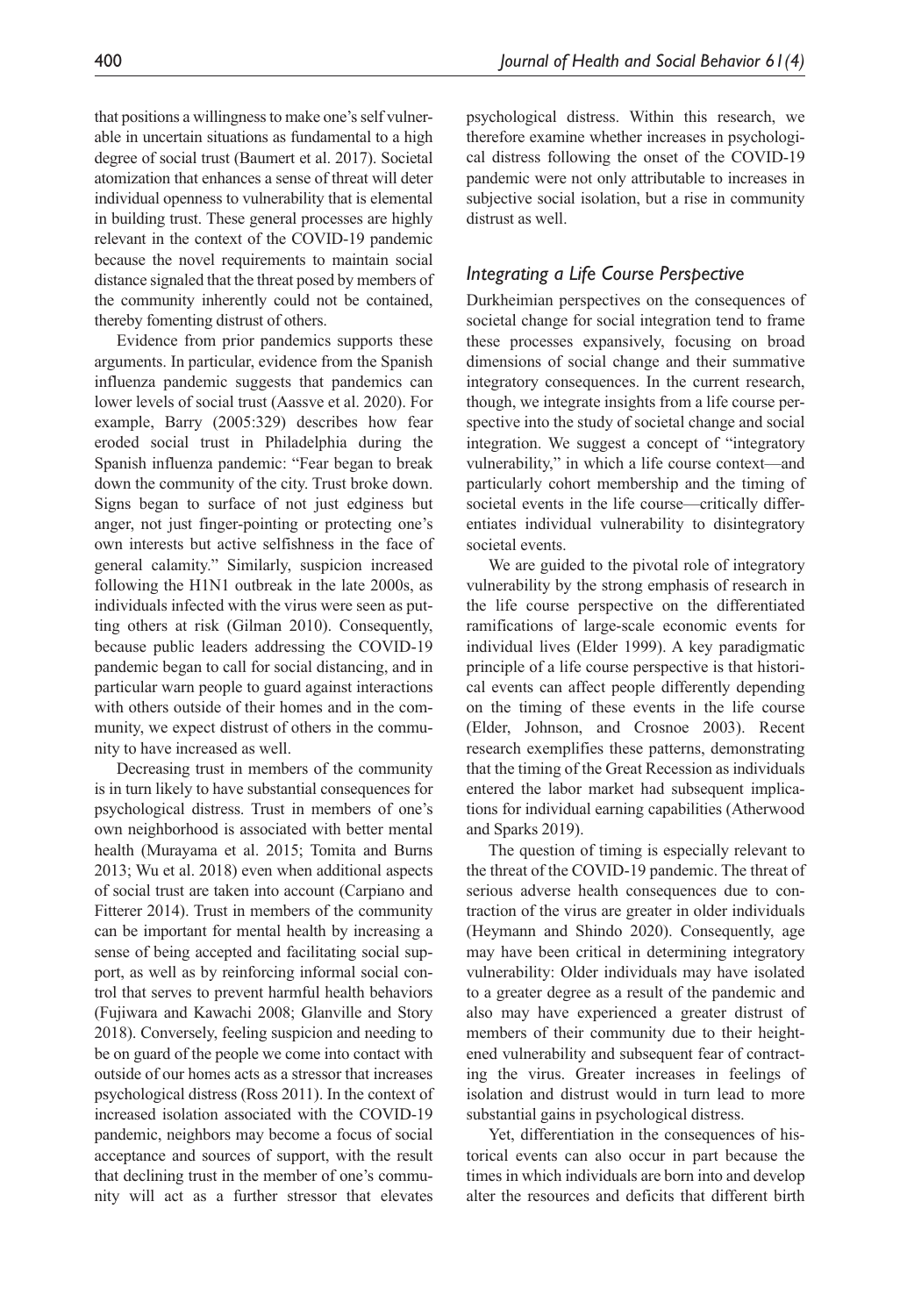

**Figure 1.** Model of Social Estrangement and Psychological Distress Following the Outbreak of COVID-19.

cohorts bring to bear in times of crisis (Elder 1994; Keyes et al. 2010). Birth cohorts may be differently equipped to meet the challenges of historical turbulence, in turn altering the degree to which historical events create negative repercussions across age cohorts. We suggest that we will observe differences in integratory vulnerability across cohorts due to a "digital divide" between cohorts in the comfort and use of internet and other electronic means of communications (Friemel 2016). A common characterization of the divide between cohorts is that younger cohorts, particularly those born before 1980, are "digital immigrants" and those born after the 1980s are "digital natives" (Nevin and Schieman 2020; Prensky 2001). In support of this characterization, research thoroughly documents that members of younger age cohorts have greater comfort and facility in internet use (Büchi, Just, and Latzer 2016; Hargittai and Dobransky 2017). Concomitantly, there tends to be greater reticence toward the use of social networking technology with age (Yu et al. 2016). Older users may find less social utility and fulfillment from social networking technology (Lüders and Brandtzæg 2017) and instead prefer face-to-face interactions (Yuan et al. 2016).

Evidence of cohort differences in comfort with and utility in online social interactions suggests that we will observe that patterns of change in subjective social isolation and community distrust differ across age cohorts. Members of younger cohorts may have been more able to gain social sustenance through online interactions and as a result felt less isolation in the wake of social distancing measures. Similarly, younger cohorts may have been more able to use social media and other electronic resources to gain information on

local spread of the infection and means of minimizing risk of transmission, which may in turn serve to lessen generalized suspicion of one's neighbors.

It is critical to underscore that the sum of integratory vulnerability due to both age and cohort effects is that older individuals are likely to experience more substantial social estrangement. A lack of ability to differentiate between age and birth cohort in the current analyses is therefore not a substantial weakness because we expect moderation by both factors to be in the same direction. Within this research, we therefore examine whether increases in subjective social isolation and community distrust are observed more prominently in older individuals, leading to stronger increases in psychological distress.

#### *Summary of Expectations*

Figure 1 summarizes the primary expectations of this article. First, the figure indicates that we expect to observe increased feelings of social isolation and community distrust in 2020, following the outbreak of the COVID-19 pandemic. Second, we expect that subjective social isolation and community distrust will be associated with greater psychological distress. Consequently, increases in subjective social isolation and community distrust will lead to a rise in psychological distrust following the outbreak of the pandemic. However, Figure 1 also shows positive paths between age and the paths between wave of survey and the measures of social estrangement, which illustrates that we expect amplified increases in subjective social isolation and community distrust among older members of our study, in turn leading to greater increases in psychological distress.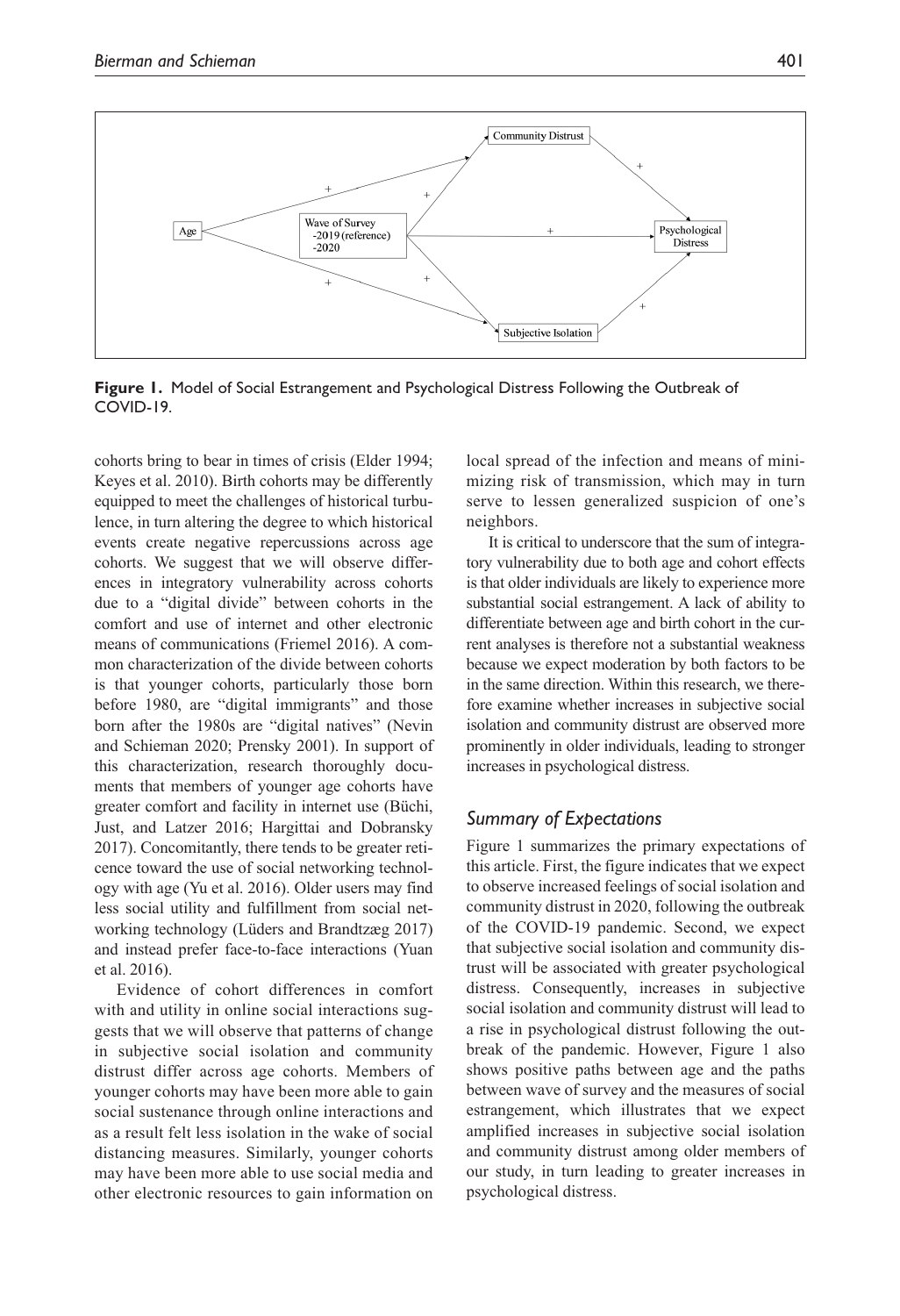## DATA AND METHODS

#### *Data*

Data were derived from two waves of the Canadian Quality of Work and Economic Life Study (C-QWELS), national surveys intended to examine social conditions and well-being among Canadians who were currently employed. Data were gathered by the study authors in cooperation with the Angus Reid Forum, a Canadian national survey research firm that maintains an ongoing national panel of Canadian respondents. The C-QWELS I was gathered from September 19 to September 24, 2019, and was an online survey conducted among a representative sample of 2,524 working Canadians. The response rate was 42%, but results were statistically weighted according to the most current education, age, gender, and region census data to ensure a sample representative of working Canadians. The C-QWELS II was conducted from March 17 to March 23, 2020 with another nationally representative sample of 2,528 working Canadians. The response rate was 43%, and responses were similarly weighted. Of the 5,052 total respondents, 4,923 were retained in the analytic sample (2019 sample =  $2,477$ ; 2020 sample =  $2,446$ ), a retention rate of over 97%, suggesting little bias due to listwise deletion.

#### *Focal Measures*

*Psychological distress.* Psychological distress was measured using five common symptoms of nonspecific psychological distress (Kessler et al. 2002): feel anxious or tense, feel nervous, feel restless or fidgety, feel sad or depressed, feel hopeless. Respondents indicated the frequency they experienced each symptom in the previous month, with response scales of all of the time, most of the time, some of the time, a little of the time, and none of the time. All responses were coded so that higher values indicated more frequent symptoms. Psychological distress was measured as the mean of responses to these five questions (Cronbach's  $\alpha$  = .877).

*Community distrust.* Similar to other studies (e.g., Carpiano and Fitterer 2014; Fujiwara and Kawachi 2008), community distrust was measured using a single item that asked, "Thinking about the people in your neighbourhood—that is, the local area in which you live," how much do you agree or disagree with the statement, "My neighbours can be trusted." Response choices were strongly agree, somewhat agree, somewhat disagree, strongly disagree. Responses were coded so that higher values indicated greater disagreement, thereby creating a measure of community distrust. However, a small proportion of respondents indicated strong disagreement, and ancillary analyses showed that standard errors were substantially inflated due to the small number of these cases. We therefore combined responses of strongly disagree and disagree into an overall "disagree" category.

*Subjective social isolation.* Subjective social isolation was measured using one item that asked respondents how often they felt "isolated from other people" in the previous month, with the same response categories as the distress items.

*Age.* Age was measured in years of age, with a top value of 74 to avoid the undue influence of sparse values of high age in tests of moderation. Age was centered over a value of 40, the approximate median age in the sample, to provide clearer interpretations of the interactions.

*Wave of survey.* Membership in the surveys was indicated by a dichotomous variable in which a value of 0 indicated the respondent participated in the September 2019 survey and a value of 1 indicated the respondent participated in the March 2020 sample. In the results, these were referred to as the 2019 and 2020 samples, respectively.

#### *Control Measures*

*Generalized trust.* To take broader social trust into account, respondents were asked a common survey question on social trust: "Generally speaking, would you say that most people can be trusted, or that you can't be too careful in dealing with people? Please tell me what you think, where 1 means you can't be too careful and 5 means most people can be trusted." In the analyses, an indicator of the lowest level of trust was contrasted with a set of dichotomous indicators for each of the other categories of trust. Ancillary analyses showed that community and generalized trust were not substantially correlated, suggesting that each were distinct indicators of trust.

*Employment conditions.* Because analyses were based on two samples of working Canadians, employment conditions were taken into account to address the degree to which occupational experiences contributed to psychological distress as well as the extent to which individuals may have experienced changes in work conditions and scheduling due to working at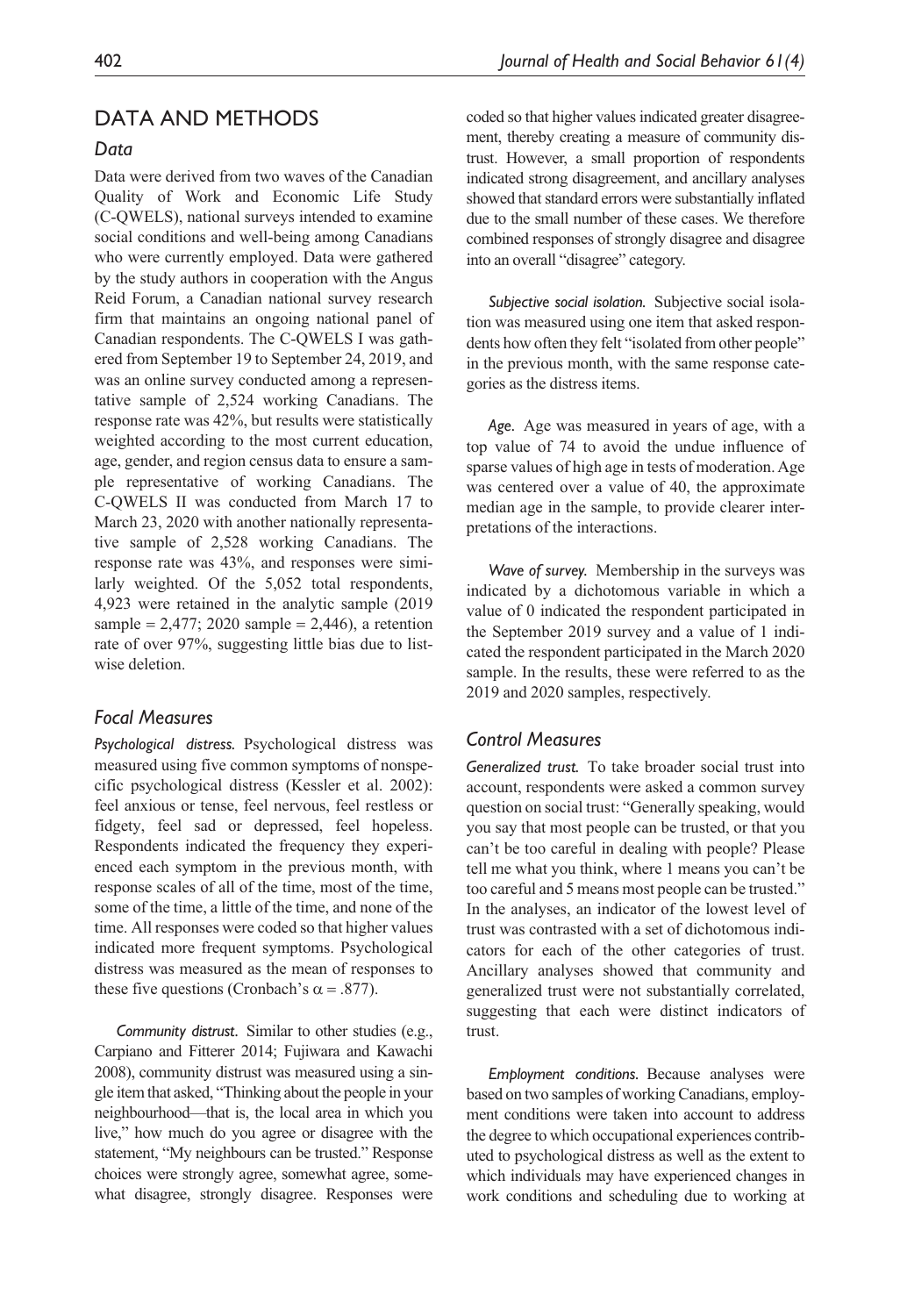home. Occupational class was measured using a fivecategory classification—professional, administrative, sales, clerical, and laborer—with professional as reference. Number of work hours in main job were controlled using a set of dichotomous indicators, in which part-time ( $\leq$  29 hours or less) was contrasted with fulltime (30 – 49) and extended hours ( $\geq$  50). Working more than one job was controlled by a dichotomous indicator in which the higher value indicated that the respondent worked more than one job. Degree of working at home was taken into account using a measure in which individuals who never worked at home were contrasted to categories of a few times a year, about once a month, about once a week, more than once a week, and every day/mainly work at home. The degree of control over work scheduling was taken into account by asking respondents, "How much control do you have in scheduling your work hours?" with responses of none contrasted to very little, some, a lot, and complete control.

*Familial statuses.* Familial statuses that may provide support and ward off social estrangement were taken into account with a dichotomous indicator in which the higher value indicated that the respondent lived with a romantic partner and a dichotomous variable in which the higher value indicated that the respondent lived with at least one child under the age of 18.

*Social and economic statuses.* Social and economic statuses that may contribute to both social estrangement and psychological distress were also controlled, including education, income, economic hardship, gender, and minority status. Education was operationalized as a set of categories in which individuals with a university degree were compared to a category of high school, some university or college/trade school, and graduated from college or trade school; because less than 2% of the weighted sample at each wave had less than a high school degree, these respondents were grouped with those with a high school degree. Income was measured as a set of categories in which \$150,000 or more in household income was compared to less than \$25,000, \$25,000 to less than \$50,000, \$50,000 to less than \$100,000, and \$100,000 to less than \$150,000. Because individuals who do not provide income often reside in high-income categories and taking nonresponse into account would help to control for biases in self-reports, missing income was considered as an additional analytic category. Furthermore, because the measure of income did not address more proximal experiences of economic deprivation that may have been associated with the pandemic, we also included a commonly employed measure of economic hardship that has been shown to be a valid indicator of physical and mental health (e.g., Kahn and Pearlin 2006). Respondents were asked, "How do your finances usually work out by the end of the month?," with responses of a lot of money left over used as a comparison group to not enough to make ends meet, barely enough to get by, just enough to make ends meet, and a little money left over. Gender was coded as  $0 =$ men,  $1 =$ women. Racial and ethnic minority status is typically measured in Canada using the designation of "visible minority" (Little 2016), and in keeping with this convention, visible minority status was measured by asking respondents, "Would you say you are a member of a visible minority here in Canada (in terms of your ethnicity/race)?" Responses were indicated by a dichotomous variable in which the higher value indicated visible minority.

#### *Plan of Analysis*

All primary analyses were conducted in Stata 16.1. Analyses were conducted in three stages. In the first stage, we examined bivariate differences between the focal study measures in the two waves of the surveys. In the second stage, we examined predictors of community distrust and subjective social isolation in multiple regression models. Each outcome was examined using two models. First, we examined between-wave differences in the outcome independent of the control variables. Second, we tested whether between-wave differences in each measure differed by respondent's age by testing an interaction between wave of survey and age. Because both community distrust and subjective social isolation were based on an ordinal response scale, we utilized ordinal logistic regression in the multiple regression analyses (Hoffmann 2016). Ordinal logistic regression models depend on an assumption that the change in risk based on a predictor is the same between each category of the dependent variable (Williams 2006), and preliminary analyses that applied a Brant test (Brant 1990) supported this assumption for the association between wave of survey and both outcomes as well as for the interaction term.

In a third stage of analyses, we used ordinary least squares (OLS) regression to examine the association between wave of survey and psychological distress. We first examined between-wave differences in psychological distress while holding constant all background controls. In additional models, we sequentially controlled for community distrust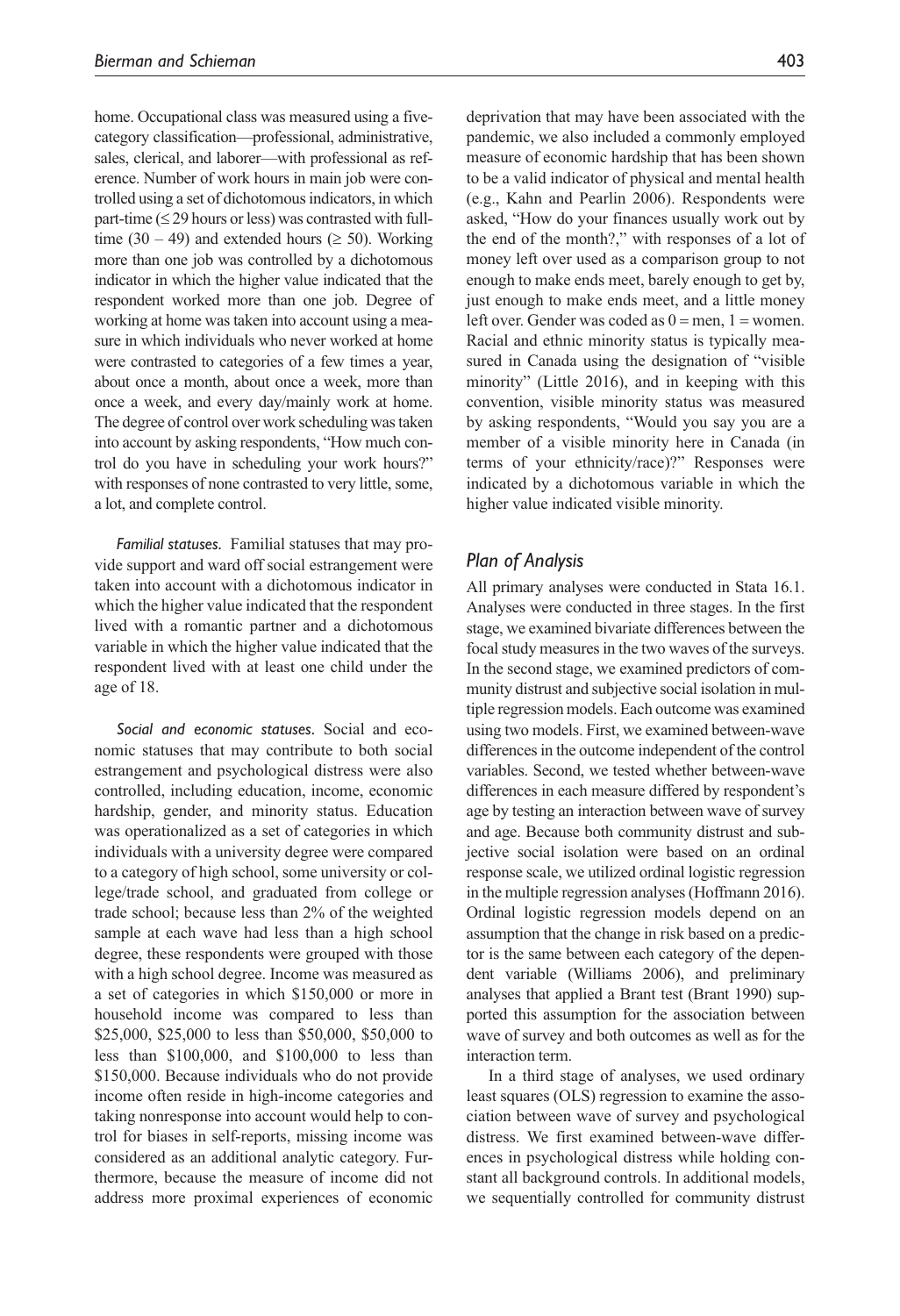and subjective social isolation, which demonstrated the extent to which each explained between-wave differences in psychological distress (MacKinnon 2008). To account for the noncontinuous nature of the measures of community distrust and subjective social isolation, each measure was entered into the regression model as a set of categorical indicators, with strong trust or no sense of isolation as the reference group, respectively. We then repeated this process by removing the measures of community distrust and subjective social isolation and testing an interaction between wave of survey and age, which demonstrated the extent to which betweenwave differences in psychological distress differed by age. A reintroduction of the measures of community distrust and subjective social isolation into the model examined the extent to which these factors explained age-based contingencies in betweenwave changes in psychological distress.

## **RESULTS**

Table 1 displays the distribution of measures for each survey wave and for the combined sample. Table 1 shows a shift in both community distrust and subjective social isolation toward greater distrust and isolation. Generalized trust appeared relatively stable, however, which reflects the importance of considering trust in specific targets with whom an individual may interact rather than more diffuse perceptions of trust. Table 1 also shows that mean levels of psychological distress increased between the two waves. Although the difference in distress is not statistically significant, ancillary analyses showed that the lack of statistical significance was largely due to small compositional differences between the two surveys. For example, simply controlling for compositional differences in age and presence of children led to an estimation of significant greater distress in March compared to September. We therefore turn to the multivariate analyses that examine differences between the two waves of surveys when taking these compositional factors into account.

#### *Multiple Regression Analyses*

Table 2 displays the results of the ordered logistic regression analyses of community distrust and subjective social isolation. Model 1 shows that, independent of the controls, respondents in 2020 evidenced a significantly increased risk of community distrust. Being a respondent in the 2020 survey was associated with almost 50% greater odds of reporting a higher level of distrust than being a respondent in the 2019 sample. However, these between-wave differences did not vary by age; the interaction between wave of survey and age in Model 2 is not significant.

Turning to subjective social isolation, Model 3 shows that respondents in 2020 also had increased risk of subjective social isolation. Being a respondent in the 2020 sample was associated with 36% greater odds of reporting a higher level of isolation than being a respondent in the 2019 sample. Furthermore, between-wave differences in subjective social isolation differ by age; Model 4 shows that the interaction between wave of survey and age is statistically significant.

To explicate this interaction, Figure 2 presents the estimated odds ratios for between-wave differences in subjective social isolation across the range of ages in the survey. This figure shows that, for respondents in their 20s and 30s, the odds ratios for between-wave differences in subjective social isolation are relatively small and are not statistically significant for those in their 20s. By age 40, however, respondents in 2020 had 33% greater odds of reporting increased feelings of isolation, and this difference was significant. The between-wave odds of subjective social isolation increased further in strength in later age cohorts. Respondents at age 50 had almost 50% greater odds of increased feelings of isolation in 2020, and by age 60, the odds were 63% greater in 2020. In accordance with our expectations, then, the increased risk of subjective social isolation following the COVID-19 outbreak was greater among older respondents.

Table 3 presents the results of the OLS regression analyses of psychological distress. Model 1 shows that between-wave increases in distress are significant, independent of controls. To demonstrate the strength of this difference, we examined the semistandardized difference, in which the metric difference is divided by the standard deviation of distress (McClendon 1994), thereby expressing this difference in units of standard deviations of distress. When semistandardized, this difference was .069. It should be emphasized that this difference was observed in the population of working adults in a relatively short six-month period, and subsequent analyses will demonstrate that this increase is a combination of much stronger and much weaker age-variegated changes in distress.

Model 2 controls for categories of community distrust. When compared to respondents who reported strong agreement with trust in neighbors, respondents in the combined disagreement category reported significantly higher levels of psychological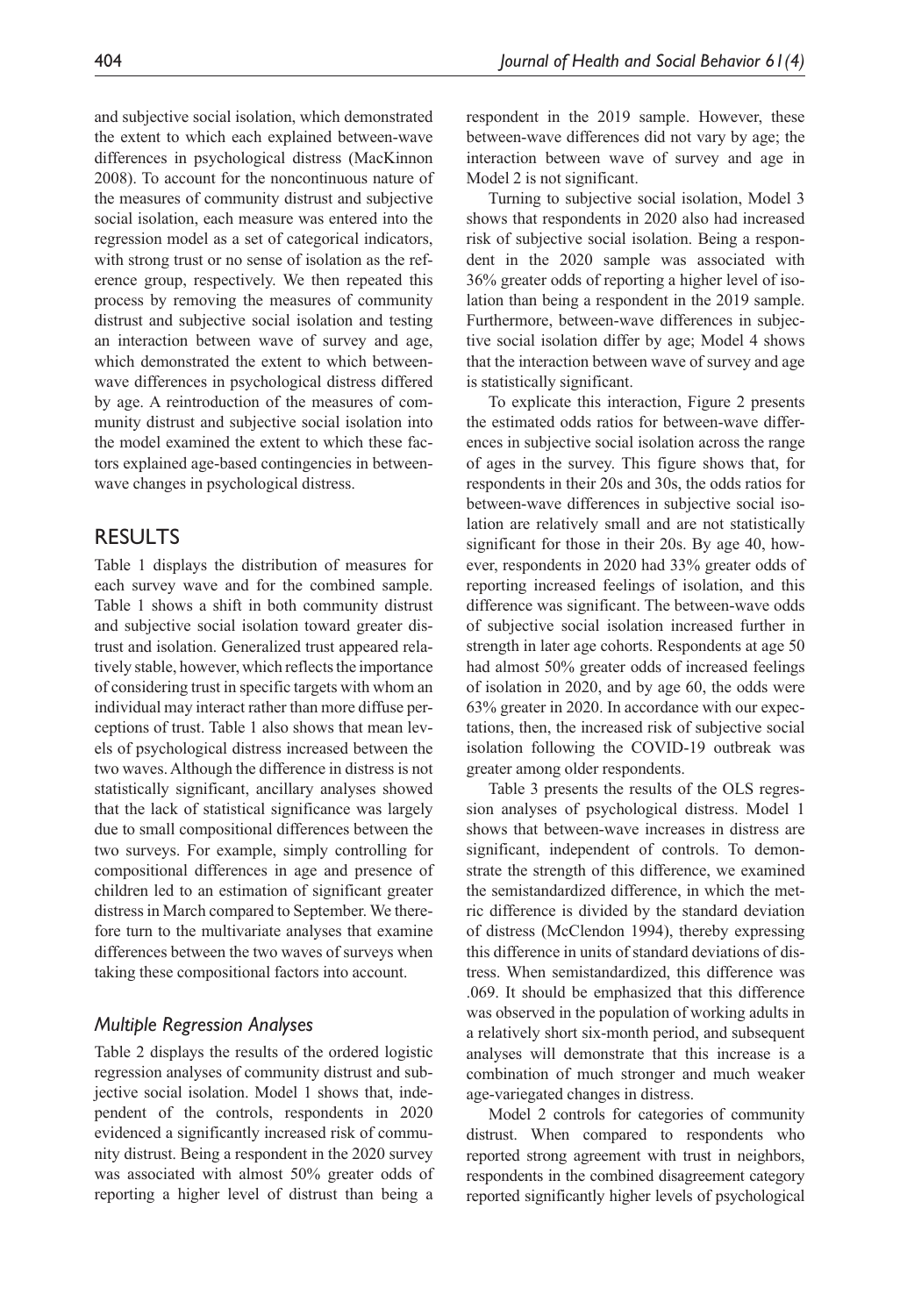# **Table 1.** Sample Descriptives.

|                                          | 2019 Survey | 2020 Survey | <b>Merged Surveys</b> | Þ    |
|------------------------------------------|-------------|-------------|-----------------------|------|
| <b>Distress</b>                          | 2.357       | 2.404       | 2.380                 |      |
| Community distrust                       |             |             |                       |      |
| Strongly agree with trust in neighbors   | .348        | .265        | .307                  |      |
| Somewhat agree with trust in neighbors   | .502        | .550        | .526                  |      |
| Somewhat disagree/strongly disagree with | .150        | .185        | .167                  | $**$ |
| trust in neighbors                       |             |             |                       |      |
| Subjective isolation                     |             |             |                       |      |
| None of the time                         | .401        | .345        | .373                  |      |
| A little of the time                     | .263        | .245        | .254                  |      |
| Some of the time                         | .209        | .249        | .229                  |      |
| Most of the time                         | .104        | .126        | .। । 5                |      |
| All of the time                          | .023        | .036        | .029                  | $**$ |
| Age                                      | 41.967      | 41.914      | 41.940                |      |
| Generalized trust                        |             |             |                       |      |
| You can't be too careful                 | .122        | .101        | .112                  |      |
| 2                                        | .167        | .178        | .172                  |      |
| 3                                        | .400        | .390        | .395                  |      |
| $\overline{4}$                           | .243        | .265        | .254                  |      |
| Most people can be trusted               | .068        | .067        | .067                  |      |
| Occupational class                       |             |             |                       |      |
| Professional                             | .398        | .404        | .401                  |      |
| Administrative                           | .156        | .124        | .140                  |      |
| <b>Sales</b>                             | .188        | .195        | .192                  |      |
| Clerical                                 | .181        | .170        | .175                  |      |
| Laborer                                  | .077        | .107        | .092                  | $**$ |
| Work hours                               |             |             |                       |      |
| Part-time                                | .183        | .218        | .200                  |      |
| Full-time                                | .682        | .657        | .670                  |      |
| <b>Extended hours</b>                    | .135        | .125        | .130                  | *    |
| Working multiple jobs                    |             |             |                       |      |
|                                          | .775        | .776        | .776                  |      |
| One job                                  | .225        | .224        | .225                  |      |
| More than one job<br>Work at home        |             |             |                       |      |
| Never                                    |             |             |                       |      |
|                                          | .353        | .334        | .343                  |      |
| A few times a year                       | .108        | .112        | . । । 0               |      |
| About once a month                       | .068        | .081        | .074                  |      |
| About once a week                        | .113        | .113        | . I I 3               |      |
| More than once a week                    | .163        | .171        | .167                  |      |
| Every day/mainly work at home            | .195        | 190.        | .193                  |      |
| Control over work scheduling             |             |             |                       |      |
| None                                     | .158        | .141        | 149.                  |      |
| Very little                              | .197        | .200        | .198                  |      |
| Some                                     | .273        | .267        | .270                  |      |
| A lot                                    | .233        | .245        | .239                  |      |
| Complete control                         | .140        | .147        | 144.                  |      |
| Living with romantic partner             |             |             |                       |      |
| Partner                                  | .648        | .648        | .648                  |      |
| No partner                               | .352        | .352        | .352                  |      |

*(continued)*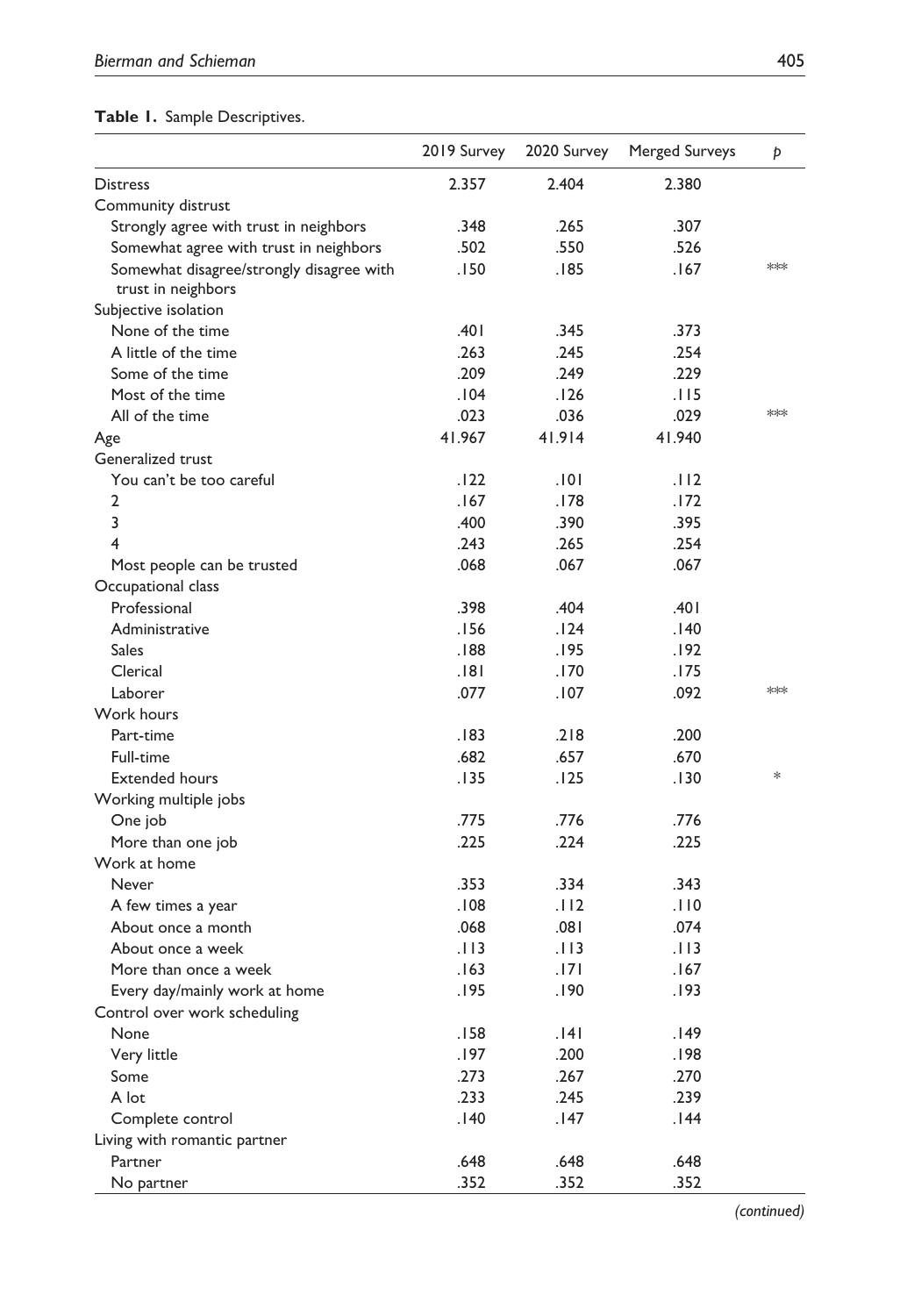#### **Table 1.** (continued)

|                                         | 2019 Survey | 2020 Survey | <b>Merged Surveys</b> | Þ      |
|-----------------------------------------|-------------|-------------|-----------------------|--------|
| Any children in household               |             |             |                       |        |
| No children                             | .678        | .618        | .648                  |        |
| Children                                | .322        | .382        | .352                  | $**$   |
| Education                               |             |             |                       |        |
| High school                             | .096        | .121        | .108                  |        |
| Some university or college/trade school | .206        | .217        | .211                  |        |
| College/trade school                    | .230        | .231        | .230                  |        |
| University degree                       | .469        | .432        | .450                  | $\ast$ |
| Income                                  |             |             |                       |        |
| $<$ \$25,000                            | .061        | .068        | .065                  |        |
| \$25,000 to $<$ \$50,000                | .146        | .136        | .141                  |        |
| \$50,000 to $<$ \$100,000               | .302        | .304        | .303                  |        |
| $$100,000$ to $<$ \$150,000             | .222        | .229        | .226                  |        |
| $\geq$ \$150,000                        | .172        | .163        | .168                  |        |
| Missing income                          | .096        | .100        | .098                  |        |
| Finances at end of month                |             |             |                       |        |
| A lot of money left over                | .113        | .109        | .HT                   |        |
| A little money left over                | .406        | .425        | .415                  |        |
| Just enough to make ends meet           | .256        | .249        | .253                  |        |
| Barely enough to get by                 | .172        | .162        | .167                  |        |
| Not enough to make ends meet            | .053        | .056        | .054                  |        |
| Gender                                  |             |             |                       |        |
| Men                                     | .513        | .514        | .513                  |        |
| Women                                   | .487        | .486        | .487                  |        |
| Visible minority                        |             |             |                       |        |
| Not a visible minority                  | .873        | .863        | .868                  |        |
| Visible minority                        | .127        | .138        | .132                  |        |

*Note: N* = 4,923 (2019 sample = 2,477; 2020 sample = 2,446). Descriptives are weighted. Means are presented for continuous measures, proportions for categorical measures. Data are from the Canadian Quality of Work and Economic Life Study.

\**p* < .05, \*\*\**p* < .001, two tailed.

distress. The difference in distress for individuals in the somewhat agree category is weaker, however, and not statistically significant. These results showed that it is marked distrust in neighbors—as indicated by disagreement with a statement of trust in neighbors that is the clear distressing aspect of community distrust. The difference in distress for individuals who distrusted neighbors was also relatively strong, with a semistandardized value of .178. Furthermore, the between-wave difference in distress declined almost 15% from the previous model, from .060 to .052, and reduced in significance from  $p < 0.01$  to *p* < .05, indicating that increased community distrust contributed to explaining between-wave differences in psychological distress (MacKinnon, 2008). There was also a commensurate decline in the semistandardized between-wave difference in distress, from .069 to .060.

Model 3 introduces controls for categories of responses to subjective social isolation, with no feelings of isolation as the reference group. All categories of feelings of isolation are significantly associated with greater distress. Furthermore, these differences are quite substantial. Ancillary analyses showed that the semistandardized coefficient feeling isolated some of the time was .835, whereas the semistandardized coefficient for feeling isolated most or all of the time was 1.33 and was 2.024 for all of the time. There is also a substantial decrease in the between-wave difference in psychological distress when feelings of isolation are taken into account, as the between-wave increase in distress is entirely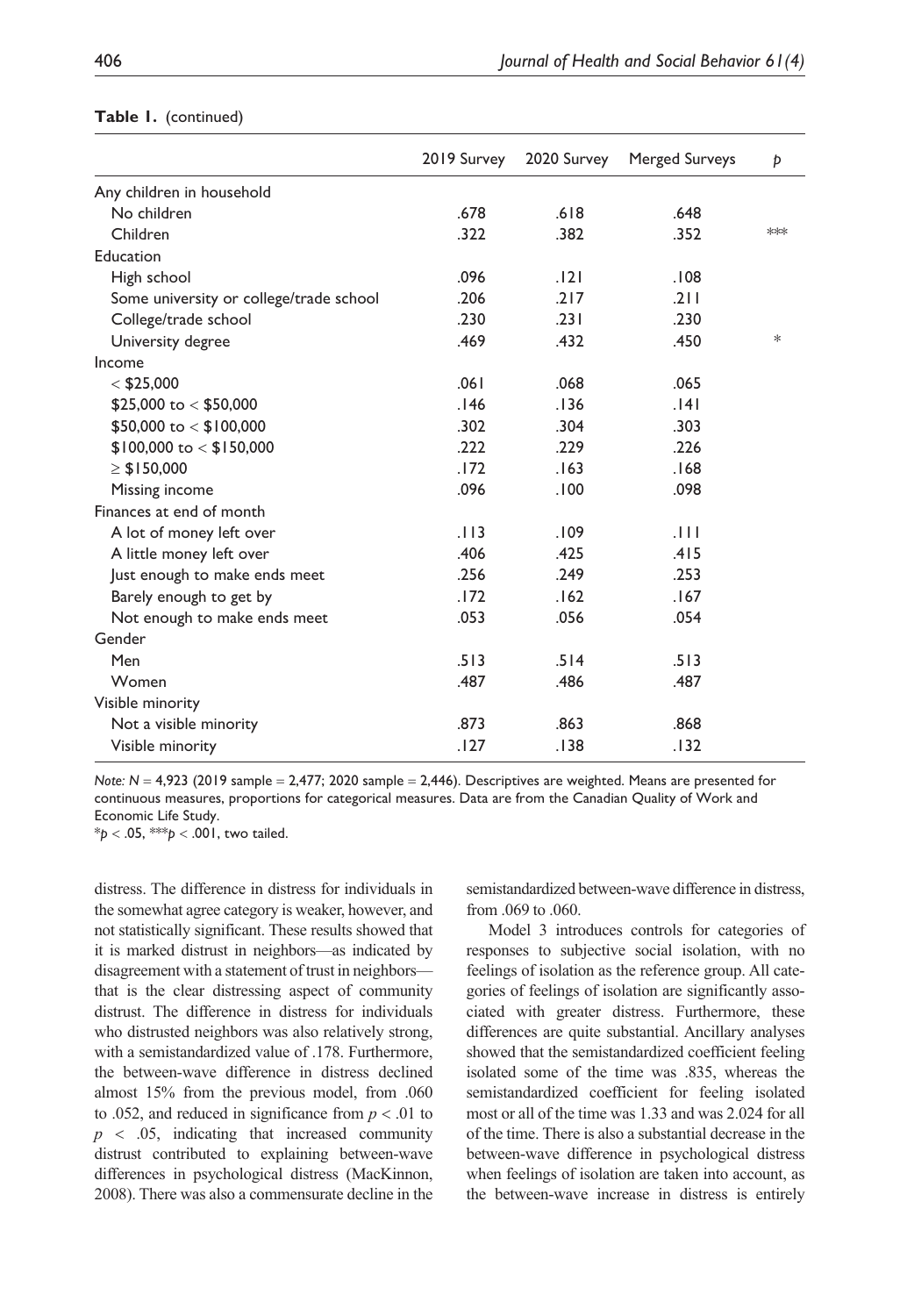|                                                    |                                       |                                              |                         |               | Community Distrust                       |                                                                        |                                                                                                   |               |                                                                |             |                                               |      | Subjective Social Isolation                         |                      |                                                         |               |
|----------------------------------------------------|---------------------------------------|----------------------------------------------|-------------------------|---------------|------------------------------------------|------------------------------------------------------------------------|---------------------------------------------------------------------------------------------------|---------------|----------------------------------------------------------------|-------------|-----------------------------------------------|------|-----------------------------------------------------|----------------------|---------------------------------------------------------|---------------|
|                                                    |                                       | Model                                        |                         |               |                                          | Yodel 2                                                                |                                                                                                   |               |                                                                | Model 3     |                                               |      |                                                     | Model 4              |                                                         |               |
|                                                    | P                                     | 55                                           | exp(b)                  | Þ             | م                                        | 55                                                                     | exp(b)                                                                                            | Þ             | م                                                              | 55          | exp(b)                                        | Þ    | م                                                   | 55                   | exp(b)                                                  | $\Delta$      |
| Focal predictors                                   |                                       |                                              |                         |               |                                          |                                                                        |                                                                                                   |               |                                                                |             |                                               |      |                                                     |                      |                                                         |               |
| Change from 2019 to 2020                           |                                       |                                              |                         | 菱             |                                          |                                                                        |                                                                                                   | $\frac{*}{*}$ |                                                                |             |                                               | 菱    |                                                     |                      |                                                         | 茶茶            |
| Age                                                | $-301$                                | 8<br>09<br>09                                | 1.479                   | 茶米            |                                          |                                                                        |                                                                                                   | 茶米            | $\frac{1}{2}$ $\frac{1}{2}$                                    | 057<br>002  | 1.365                                         | 茶米   |                                                     |                      |                                                         | 茶             |
| Survey $\times$ Age                                |                                       |                                              |                         |               | $379$<br>$-0.06$                         | 888                                                                    | $\frac{461}{980}$                                                                                 |               |                                                                |             |                                               |      | 86<br>46.93                                         | 88<br>88<br>88<br>98 | 343<br>944<br>94                                        | $\ast$        |
| Generalized trust <sup>a</sup><br>Control measures |                                       |                                              |                         |               |                                          |                                                                        |                                                                                                   |               |                                                                |             |                                               |      |                                                     |                      |                                                         |               |
|                                                    |                                       |                                              |                         |               |                                          |                                                                        |                                                                                                   |               |                                                                |             |                                               | ₩    |                                                     |                      |                                                         | $\ast$        |
|                                                    |                                       |                                              |                         | 菱             |                                          |                                                                        |                                                                                                   | 菱菜            |                                                                |             |                                               | 菱    |                                                     |                      |                                                         | $\frac{*}{*}$ |
|                                                    |                                       | $300$<br>$-124$<br>$-164$                    | 871<br>609<br>874<br>99 | 茶             |                                          | $-224$<br>$-244$                                                       | 867<br>888<br>981<br>981                                                                          | 菜             | $-286$<br>$-505$<br>$-505$<br>$-505$                           | $28 = 72$   |                                               | $**$ | $-291$<br>$-51$<br>$-618$<br>$-89$                  | 228                  | 780038                                                  | 茶茶            |
| Most people can be trusted                         | $-138$<br>$-495$<br>$-1.19$<br>$-1.2$ |                                              |                         | $\frac{*}{*}$ | $-142$<br>$-501$<br>$-1.123$<br>$-1.617$ |                                                                        |                                                                                                   | $\frac{*}{*}$ |                                                                |             |                                               | 菜    |                                                     |                      |                                                         | 菜             |
| Occupational class <sup>b</sup>                    |                                       |                                              |                         |               |                                          |                                                                        |                                                                                                   |               |                                                                |             |                                               |      |                                                     |                      |                                                         |               |
| Administrative                                     |                                       |                                              |                         |               |                                          |                                                                        |                                                                                                   |               |                                                                |             |                                               |      |                                                     |                      |                                                         |               |
| Sales                                              | $-0.073$<br>0.72<br>0.80              | 8612                                         | 325<br>075<br>176       |               | $-0.05$<br>$-0.07$<br>$-0.03$            | 8000                                                                   | 325517                                                                                            |               | $-136$<br>$-136$<br>$-030$<br>$-150$                           | 880         | $-38.5$<br>$-38.5$                            |      | $-129$<br>$-139$<br>$-025$                          | 880                  | $-388$                                                  |               |
| Clerical                                           |                                       |                                              |                         |               |                                          |                                                                        |                                                                                                   |               |                                                                |             |                                               |      |                                                     |                      |                                                         |               |
| Laborer                                            |                                       | $-108$                                       |                         |               |                                          | $rac{8}{100}$                                                          |                                                                                                   |               |                                                                | $rac{8}{1}$ |                                               |      |                                                     | $rac{8}{100}$        |                                                         |               |
| Work hours <sup>c</sup>                            |                                       |                                              |                         |               |                                          |                                                                        |                                                                                                   |               |                                                                |             |                                               |      |                                                     |                      |                                                         |               |
| Full-time                                          | $600$ .                               |                                              | <b>L60</b>              |               |                                          |                                                                        | $+60$ .                                                                                           |               |                                                                |             |                                               |      |                                                     |                      |                                                         |               |
| Extended hours                                     | $-148$<br>$-100$                      | 80 1 2 3                                     | 862<br>905              |               | $-1.102$<br>$-1.54$                      | 8074                                                                   | 857<br>903                                                                                        |               | $\frac{2}{1} \times \frac{1}{2} \times \frac{1}{2}$            | $80 - 8$    | 413<br>928<br>938                             |      | $\frac{13}{1} \frac{8}{1} \frac{8}{1}$              | $80 - 8$             | 137<br>88<br>88<br>90                                   |               |
| Working multiple jobs                              |                                       |                                              |                         |               |                                          |                                                                        |                                                                                                   |               |                                                                |             |                                               |      |                                                     |                      |                                                         |               |
| Work at home <sup>d</sup>                          |                                       |                                              |                         |               |                                          |                                                                        |                                                                                                   |               |                                                                |             |                                               |      |                                                     |                      |                                                         |               |
| A few times a year                                 | 0.800                                 | $\overline{5}$ $\overline{5}$ $\overline{5}$ |                         |               |                                          |                                                                        |                                                                                                   |               |                                                                |             |                                               |      | $60$ .                                              |                      | $rac{1}{2}$                                             |               |
| About once a month                                 |                                       |                                              |                         |               |                                          |                                                                        |                                                                                                   |               |                                                                |             |                                               |      |                                                     |                      |                                                         |               |
| About once a week                                  |                                       |                                              | $-380800$               |               |                                          | $\frac{85}{2}$ $\frac{1}{2}$ $\frac{8}{2}$ $\frac{8}{2}$ $\frac{8}{2}$ | $\frac{1}{2}$ $\frac{1}{2}$ $\frac{5}{2}$ $\frac{6}{2}$ $\frac{8}{2}$ $\frac{8}{2}$ $\frac{5}{2}$ |               |                                                                | 8220        | 85<br>85423<br>862                            |      | 52386                                               | 8220                 | $\frac{2}{3}$ $\frac{1}{2}$ $\frac{1}{2}$ $\frac{1}{2}$ |               |
| More than once a week                              | $-0.18$                               | 095                                          |                         |               | $-013$                                   |                                                                        |                                                                                                   |               |                                                                |             |                                               | 菜    |                                                     |                      |                                                         | 菜             |
| Every day/mainly work at home                      |                                       | 095                                          |                         |               |                                          |                                                                        |                                                                                                   |               |                                                                | 092         |                                               | 菜    |                                                     | 092                  |                                                         | 菜             |
| Control over work scheduling'                      |                                       |                                              |                         |               |                                          |                                                                        |                                                                                                   |               |                                                                |             |                                               |      |                                                     |                      |                                                         |               |
| Very little                                        | $\overline{8}$                        | $\overline{5}$                               |                         |               | 620                                      |                                                                        |                                                                                                   |               |                                                                |             |                                               |      |                                                     |                      |                                                         |               |
| Some                                               |                                       |                                              |                         |               |                                          |                                                                        |                                                                                                   |               |                                                                |             |                                               |      |                                                     |                      |                                                         | *             |
| A lot                                              | $349$<br>$-369$<br>$-123$<br>$-14$    | 8325                                         |                         |               | 811-127<br>221-127                       | 08890                                                                  | 888882                                                                                            |               | $-0.74$<br>$-2.00$<br>$-3.37$<br>$-5.65$<br>$-5.65$<br>$-5.85$ | 88875       | $929$<br>$-799$<br>$-799$<br>$-799$<br>$-799$ | 粪    | $-0.78$<br>$-2.42$<br>$-3.43$<br>$-5.76$<br>$-5.43$ | 88875                | $880 - 88$                                              | $\frac{*}{*}$ |
| Complete control                                   |                                       |                                              |                         |               |                                          |                                                                        |                                                                                                   |               |                                                                |             |                                               | $*$  |                                                     |                      |                                                         | $**$          |
| Not living with romantic partner                   |                                       |                                              |                         |               |                                          |                                                                        |                                                                                                   |               |                                                                |             |                                               | 菜    |                                                     |                      |                                                         | 茶菜            |
|                                                    |                                       |                                              |                         |               |                                          |                                                                        |                                                                                                   |               |                                                                |             |                                               |      |                                                     |                      |                                                         |               |

Table 2. Ordinal Logistic Regression Analyses of Community Distrust and Subjective Social Isolation. **Table 2.** Ordinal Logistic Regression Analyses of Community Distrust and Subjective Social Isolation. *(continued)*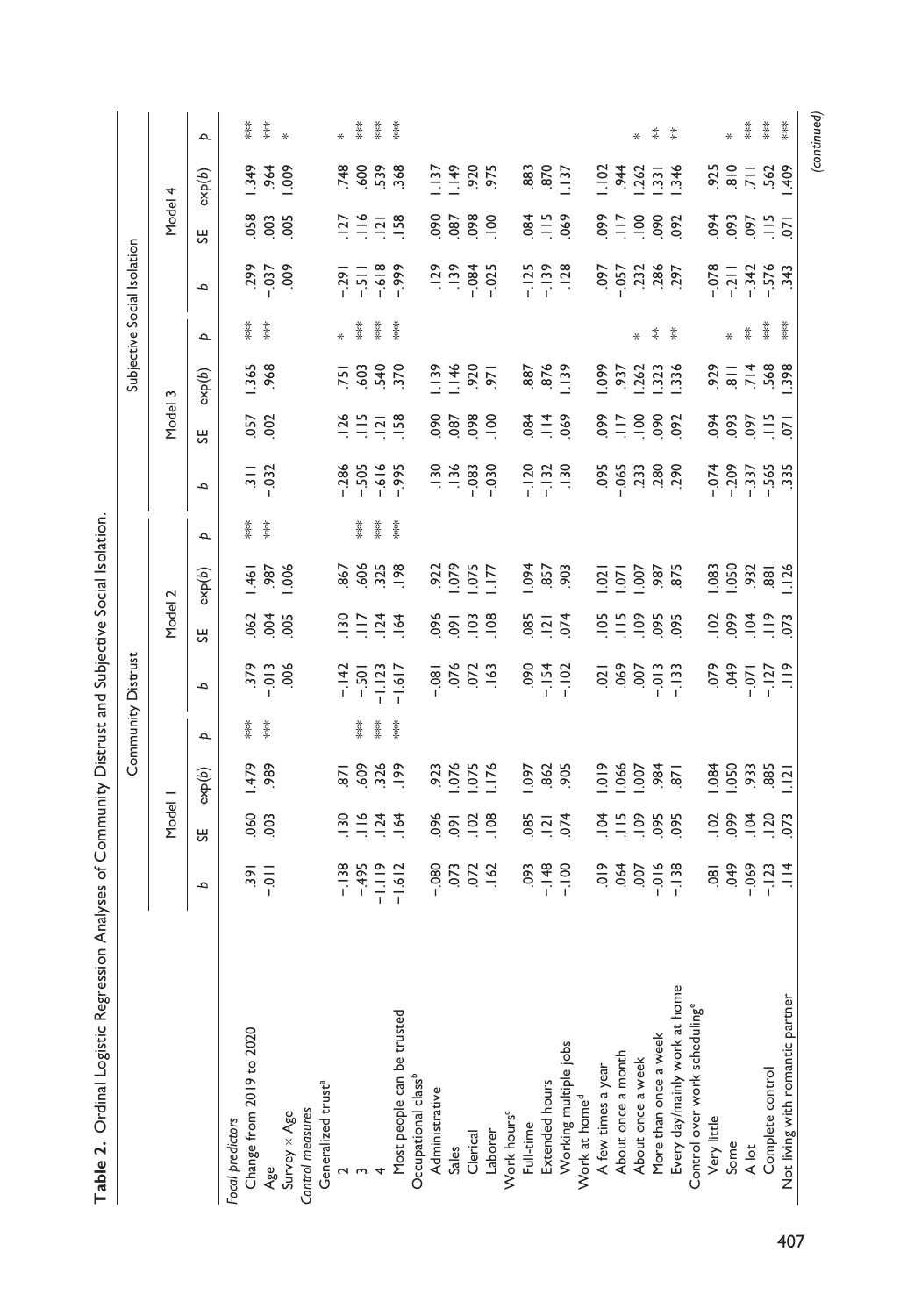Table 2. (continued) **Table 2.** (continued)

|                                                                    |                                       |                                                                                  |                    |   | Community Distrust       |                                                                            |                                             |   |                                                                                                                                             |                                                                                                                                                                         |                                                               |               | Subjective Social Isolation                                         |                                                                                                                                                                                                                                                                                                                     |                                                     |     |
|--------------------------------------------------------------------|---------------------------------------|----------------------------------------------------------------------------------|--------------------|---|--------------------------|----------------------------------------------------------------------------|---------------------------------------------|---|---------------------------------------------------------------------------------------------------------------------------------------------|-------------------------------------------------------------------------------------------------------------------------------------------------------------------------|---------------------------------------------------------------|---------------|---------------------------------------------------------------------|---------------------------------------------------------------------------------------------------------------------------------------------------------------------------------------------------------------------------------------------------------------------------------------------------------------------|-----------------------------------------------------|-----|
|                                                                    |                                       | Model                                                                            |                    |   |                          | Model 2                                                                    |                                             |   |                                                                                                                                             | Model 3                                                                                                                                                                 |                                                               |               |                                                                     | Model 4                                                                                                                                                                                                                                                                                                             |                                                     |     |
|                                                                    | م                                     | 55                                                                               | exp(b)             | Þ | م                        | 55                                                                         | exp(b)                                      | Þ | م                                                                                                                                           | 55                                                                                                                                                                      | exp(b)                                                        | Þ             | م                                                                   | 55                                                                                                                                                                                                                                                                                                                  | exp(b)                                              | Þ   |
| Any children in household<br>Education <sup>f</sup>                | $-176$                                | .067                                                                             | 839                | 菜 | -<br>--<br>--            | .068                                                                       | 843                                         | ⋇ | $-0.029$                                                                                                                                    | .063                                                                                                                                                                    | .971                                                          |               | $-0.020$                                                            | .064                                                                                                                                                                                                                                                                                                                | $-98$                                               |     |
| High school                                                        |                                       |                                                                                  |                    |   |                          |                                                                            |                                             |   |                                                                                                                                             |                                                                                                                                                                         |                                                               |               |                                                                     |                                                                                                                                                                                                                                                                                                                     |                                                     |     |
| Some university or college/trade school                            | $-138$<br>$-0.33$                     | $\frac{15}{10}$                                                                  | $148$<br>968<br>98 |   | $-146$<br>$-0.33$        | $rac{6}{1}$ $rac{8}{1}$ $rac{8}{1}$ $rac{8}{1}$                            | $-157$<br>88<br>98<br>91                    |   | 364<br>- 202<br>- 210                                                                                                                       | $-382$                                                                                                                                                                  | $rac{66}{900}$                                                | ₩             | 079<br>- 202<br>- 206                                               | $rac{28}{185}$                                                                                                                                                                                                                                                                                                      | $0.81$<br>$0.81$<br>$0.81$                          | ₩   |
| College/trade school                                               |                                       |                                                                                  |                    |   |                          |                                                                            |                                             |   |                                                                                                                                             |                                                                                                                                                                         |                                                               | $\frac{*}{*}$ |                                                                     |                                                                                                                                                                                                                                                                                                                     |                                                     | $*$ |
| Income <sup>g</sup>                                                |                                       |                                                                                  |                    |   |                          |                                                                            |                                             |   |                                                                                                                                             |                                                                                                                                                                         |                                                               |               |                                                                     |                                                                                                                                                                                                                                                                                                                     |                                                     |     |
| $<$ \$25,000                                                       |                                       |                                                                                  |                    |   |                          |                                                                            |                                             |   |                                                                                                                                             |                                                                                                                                                                         |                                                               | ⋇             |                                                                     |                                                                                                                                                                                                                                                                                                                     |                                                     | ⋇   |
| \$25,000 to < \$50,000                                             |                                       | 187<br>128817                                                                    |                    | ₩ |                          | $\frac{25}{1}$ $\frac{25}{1}$ $\frac{25}{1}$ $\frac{25}{1}$ $\frac{25}{1}$ |                                             | ₩ |                                                                                                                                             | $= 2888 =$                                                                                                                                                              | $45 - 880$<br>$45 - 880$<br>$45 - 880$                        |               |                                                                     | $= 8882$                                                                                                                                                                                                                                                                                                            |                                                     |     |
|                                                                    |                                       |                                                                                  |                    | 菜 |                          |                                                                            |                                             | 菜 |                                                                                                                                             |                                                                                                                                                                         |                                                               |               |                                                                     |                                                                                                                                                                                                                                                                                                                     |                                                     |     |
|                                                                    |                                       |                                                                                  |                    |   |                          |                                                                            |                                             |   |                                                                                                                                             |                                                                                                                                                                         |                                                               |               |                                                                     |                                                                                                                                                                                                                                                                                                                     |                                                     |     |
| \$50,000 to < \$100,000<br>\$100,000 < \$150,000<br>Missing income |                                       |                                                                                  |                    |   | 778<br>286<br>286<br>286 |                                                                            | $\frac{1311}{1348}$<br>$\frac{1317}{13124}$ |   | $37 - 9$<br>$27 - 9$<br>$27 - 9$                                                                                                            |                                                                                                                                                                         |                                                               |               | $\frac{25}{25}$ $\frac{25}{25}$ $\frac{25}{25}$                     |                                                                                                                                                                                                                                                                                                                     | $\frac{45}{30}$ = 8.88                              |     |
| Finances at end of month <sup>h</sup>                              |                                       |                                                                                  |                    |   |                          |                                                                            |                                             |   |                                                                                                                                             |                                                                                                                                                                         |                                                               |               |                                                                     |                                                                                                                                                                                                                                                                                                                     |                                                     |     |
| A little money left over                                           |                                       |                                                                                  |                    |   |                          |                                                                            |                                             |   |                                                                                                                                             |                                                                                                                                                                         |                                                               |               |                                                                     |                                                                                                                                                                                                                                                                                                                     |                                                     |     |
| Just enough to make ends meet                                      |                                       |                                                                                  |                    |   |                          |                                                                            |                                             |   |                                                                                                                                             |                                                                                                                                                                         |                                                               | 糞             |                                                                     |                                                                                                                                                                                                                                                                                                                     |                                                     | 菜   |
| Barely enough to get by                                            |                                       |                                                                                  |                    | 菜 |                          |                                                                            |                                             | 菜 |                                                                                                                                             |                                                                                                                                                                         |                                                               | 茶             |                                                                     |                                                                                                                                                                                                                                                                                                                     |                                                     | 茶   |
| Not enough to make ends meet                                       |                                       |                                                                                  |                    |   |                          |                                                                            | $774$ $774$ $788$<br>$774$ $788$            |   |                                                                                                                                             |                                                                                                                                                                         | $1.193$<br>$1.395$<br>$2.336$<br>$3.336$<br>$3.15$<br>$1.315$ | 茶菜            |                                                                     |                                                                                                                                                                                                                                                                                                                     | $1.201$<br>$1.406$<br>$2.328$<br>$2.328$<br>$1.312$ | 菜   |
| Women                                                              |                                       |                                                                                  |                    |   |                          |                                                                            |                                             |   |                                                                                                                                             |                                                                                                                                                                         |                                                               |               |                                                                     |                                                                                                                                                                                                                                                                                                                     |                                                     |     |
| Visible minority                                                   |                                       | $= 2 \times 10 = 28$<br>$= 25$<br>$= 25$<br>$= 25$<br>$= 25$<br>$= 25$<br>$= 25$ |                    | ⋇ |                          | $= 8824874$                                                                |                                             | ⋇ | $-15.8$<br>$-15.8$<br>$-15.8$<br>$-15.8$<br>$-15.8$<br>$-15.8$<br>$-15.8$<br>$-15.8$<br>$-15.8$<br>$-15.8$<br>$-15.8$<br>$-15.8$<br>$-15.8$ | $\frac{3}{2}$ $\frac{1}{2}$ $\frac{1}{2}$ $\frac{1}{2}$ $\frac{3}{2}$ $\frac{3}{2}$ $\frac{8}{2}$ $\frac{8}{2}$ $\frac{8}{2}$ $\frac{1}{2}$ $\frac{1}{2}$ $\frac{1}{2}$ |                                                               | 菜             | $-3.89$<br>$-3.747$<br>$-3.747$<br>$-3.699$<br>$-3.699$<br>$-3.699$ | $\frac{1}{2}$ $\frac{1}{2}$ $\frac{1}{2}$ $\frac{1}{2}$ $\frac{1}{2}$ $\frac{1}{2}$ $\frac{1}{2}$ $\frac{1}{2}$ $\frac{1}{2}$ $\frac{1}{2}$ $\frac{1}{2}$ $\frac{1}{2}$ $\frac{1}{2}$ $\frac{1}{2}$ $\frac{1}{2}$ $\frac{1}{2}$ $\frac{1}{2}$ $\frac{1}{2}$ $\frac{1}{2}$ $\frac{1}{2}$ $\frac{1}{2}$ $\frac{1}{2}$ |                                                     | 菜   |
| Cut I                                                              |                                       |                                                                                  |                    |   |                          |                                                                            |                                             |   |                                                                                                                                             |                                                                                                                                                                         |                                                               |               |                                                                     |                                                                                                                                                                                                                                                                                                                     |                                                     |     |
| Cut 2                                                              |                                       |                                                                                  |                    |   |                          |                                                                            |                                             |   |                                                                                                                                             |                                                                                                                                                                         |                                                               |               |                                                                     |                                                                                                                                                                                                                                                                                                                     |                                                     |     |
| Cut 3                                                              | $\begin{array}{c} \hline \end{array}$ | $\overline{1}$                                                                   |                    |   | $\overline{\phantom{a}}$ | $\overline{\phantom{a}}$                                                   |                                             |   |                                                                                                                                             |                                                                                                                                                                         |                                                               |               |                                                                     |                                                                                                                                                                                                                                                                                                                     |                                                     |     |
| Cut 4                                                              | $\overline{\phantom{a}}$              |                                                                                  |                    |   | $\overline{\phantom{a}}$ |                                                                            |                                             |   |                                                                                                                                             |                                                                                                                                                                         |                                                               |               |                                                                     |                                                                                                                                                                                                                                                                                                                     |                                                     |     |

Note: N = 4,923. Data are from the Canadian Quality of Work and Economic Life Study.<br>"You can't be too careful is reference. *Note: N* = 4,923. Data are from the Canadian Quality of Work and Economic Life Study.

aYou can't be too careful is reference.

<sup>b</sup>Professional is reference. bProfessional is reference.

Part-time is reference. cPart-time is reference.

<sup>d</sup>Never is reference. dNever is reference.

<sup>e</sup>None is reference. eNone is reference.

<sup>f</sup>University degree is reference.<br><sup>8</sup>2\$150,000 is reference. fUniversity degree is reference.

§≥\$150,000 is reference.

"A lot of money left over is reference.<br>\* $p < .05$ , \*\* $p < .01$ , \*\*\* $p < .001$ , two-tailed. \**p* < .05, \*\**p* < .01, \*\*\**p* < .001, two-tailed. hA lot of money left over is reference.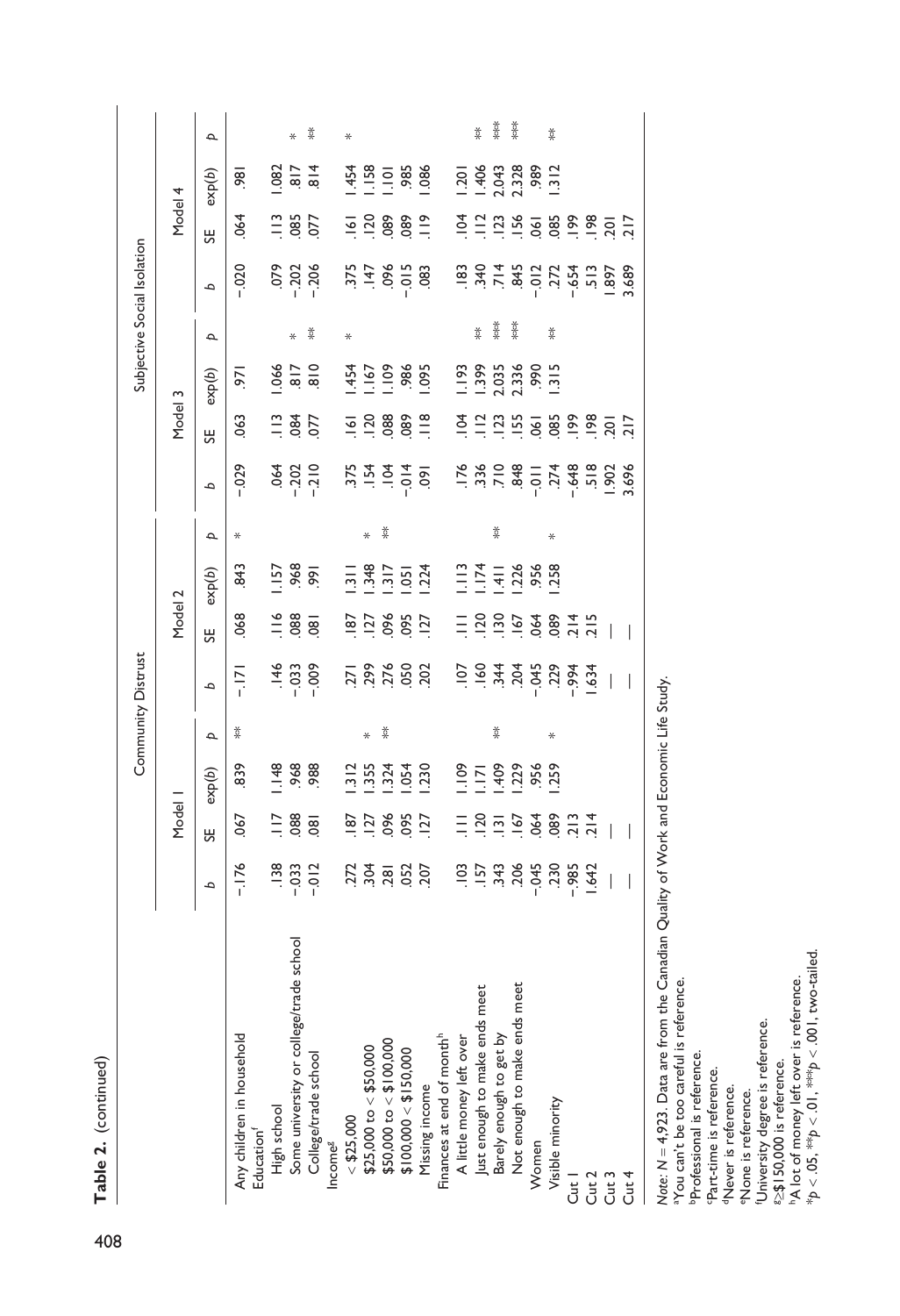

**Figure 2.** Odds Ratios of Increased Risk in Subjective Isolation across Ages. *Note*: Dark bars indicate statistically significant odds ratios, and light bars indicate nonsignificant odd ratios. Difference at age 30 is significant at *p* < .05; for later ages, it is significant at *p* < .001.

negated and the difference is no longer statistically significant. Increasing levels of subjective social isolation from September 2019 to March 2020 therefore substantially explain increases in psychological distress

Model 4 removes the indicators of community distrust and subjective social isolation but introduces an interaction between wave of survey and age. This interaction is significant, demonstrating that between-wave differences in psychological distress varied significantly by age cohort. Figure 3 clarifies the meaning of this interaction by depicting the semistandardized coefficients for differences in psychological distress across values of age. Figure 3 shows that at younger ages, between-wave differences in psychological distress are not significant. By age 40, however, respondents in 2020 reported significantly higher mean levels of psychological distress. These differences increased in strength at older ages. For respondents at age 50, there was an increase of over a tenth of a standard between 2019 and 2020, and for respondents at age 60, this increase was almost a sixth of a standard deviation, indicating a change in population mental health that is relatively substantial, especially in the short amount of time between waves.

Model 5 introduces controls for categories of community distrust. The interaction between wave of survey and age in Model 5 was almost entirely unchanged compared to the coefficient for the same interaction in Model 4. Community distrust therefore does not explain age cohort contingencies in between-wave differences in psychological distress, but this is to be expected because age did not moderate between-wave differences in risk of community distrust. However, the ordered logistic regression analyses did show significant age contingencies in between-wave differences in risk of subjective social isolation. Model 6 shows that controlling for categories of subjective social isolation reduces the size of the interaction by approximately a third, and this interaction is no longer significant. Moreover, ancillary analyses showed that even at age 60, between-wave differences in psychological distress were no longer significant once subjective social isolation was taken into account. That older respondents were more vulnerable to an increased risk in subjective social isolation between 2019 and 2020 therefore explains why older respondents were more at risk for an increase in psychological distress between waves of the survey.

### **DISCUSSION**

A central basis of Durkheimian theory is in the consequences of social integration for population health (Berkman et al. 2000). Working from this perspective, theorists have hypothesized that societal instability can lead to a loss of social integration, with subsequent emotional ill effects (Abrutyn and Mueller 2016). The outbreak of the COVID-19 pandemic presents a rare opportunity for a natural experiment that permits comparison of the population both shortly prior to and after the initiation of social distancing measures. Our study therefore permits the examination of how the wide-scale alteration of established patterns of social interactions were associated with changes in psychological distress, as well as two likely mechanisms for these effects.

Our comparisons of two surveys of the Canadian working population—one prepandemic in September 2019 and another in mid-March 2020 as the pandemic accelerated—demonstrates that when the two samples were adjusted to be compositionally equal, there was evidence of an increase in population levels of psychological distress during the pandemic. Two factors indicative of a loss of social integration contributed to explaining the rise in psychological distress. Both subjective social isolation and community distrust increased substantially in the intervening six months, with the growth in subjective social isolation especially explaining changes in the population level of psychological distress. However, subsequent analyses showed important life course contingencies in these effects, with increases in subjective social isolation and consequent psychological distress far more pervasive among middle-aged and older individuals.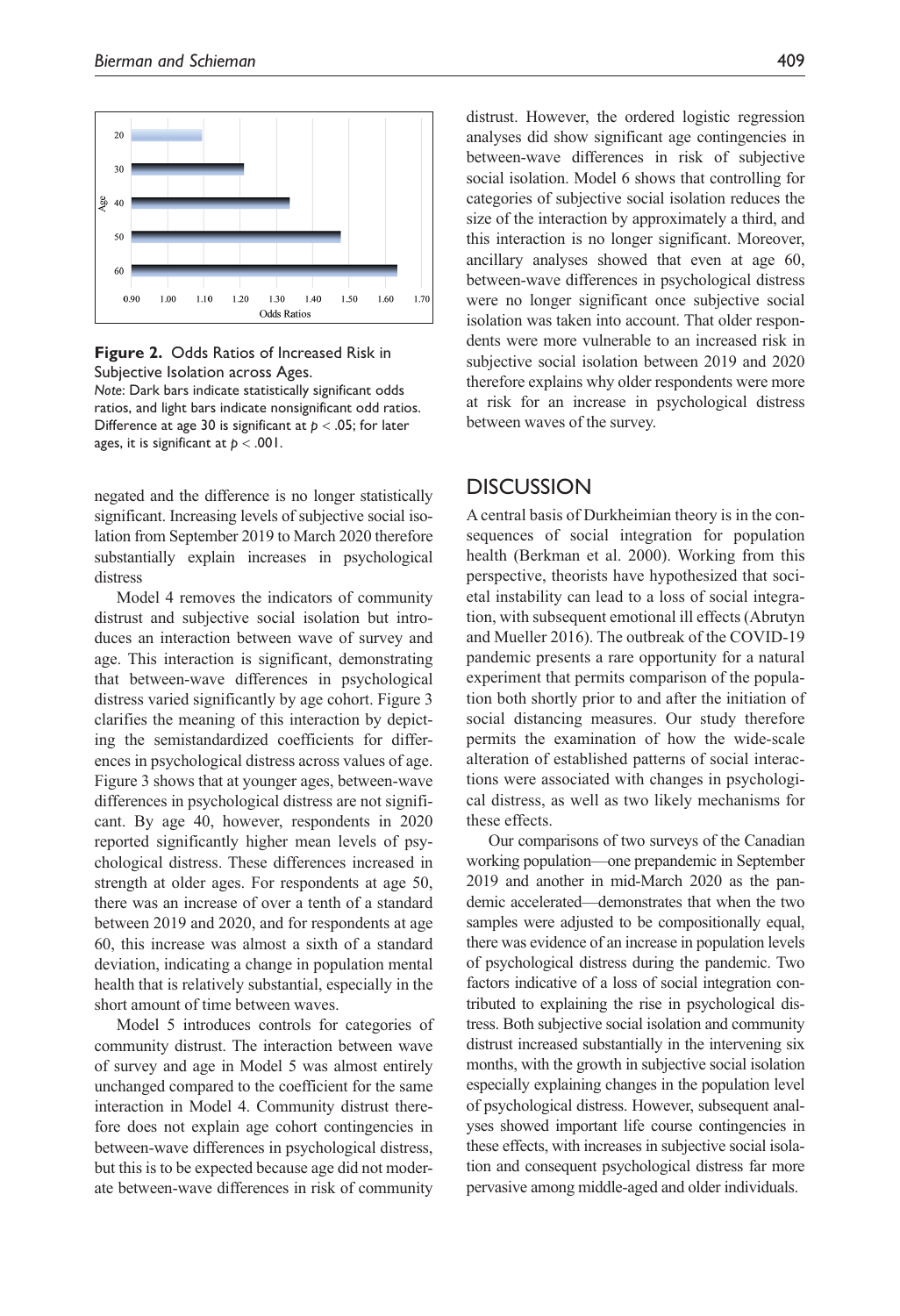|                                           |                                                                                                   | Model  |               |                                           | Model 2    |               |                                      | Model 3              |              |                                                                       | Model 4                                   |                 |                                            | Model 5                                   |               |                                           | Model 6                                                               |               |
|-------------------------------------------|---------------------------------------------------------------------------------------------------|--------|---------------|-------------------------------------------|------------|---------------|--------------------------------------|----------------------|--------------|-----------------------------------------------------------------------|-------------------------------------------|-----------------|--------------------------------------------|-------------------------------------------|---------------|-------------------------------------------|-----------------------------------------------------------------------|---------------|
|                                           | م                                                                                                 | ЯS     | $\mathbf{p}$  | م                                         | ЯŚ         | $\mathbf{p}$  | P                                    | ЯŚ                   | $\mathbf{p}$ | م                                                                     | ЯŚ                                        | $\mathbf{p}$    | q                                          | ΨŚ                                        | $\mathbf{p}$  | P                                         | ЯŚ                                                                    | Þ             |
| Focal predictors                          |                                                                                                   |        |               |                                           |            |               |                                      |                      |              |                                                                       |                                           |                 |                                            |                                           |               |                                           |                                                                       |               |
| Change from 2019 to 2020                  | $-060$                                                                                            | 00000  | $*$           | $.052 - .020$                             | 00000      | $\ast$        | $-0.5$<br>$-0.4$                     | $rac{6}{9}$          |              |                                                                       |                                           |                 | $-0.022$                                   |                                           |               |                                           |                                                                       |               |
| Age                                       |                                                                                                   |        | $\frac{*}{*}$ |                                           |            | $**$          |                                      |                      | 菱            | <b>952</b><br>1953<br>1974                                            | $\frac{5}{9}$ $\frac{6}{9}$ $\frac{6}{9}$ | 蓁               |                                            | $\frac{5}{9}$ $\frac{6}{9}$ $\frac{6}{9}$ | **            | $-0.02$                                   | $\frac{5}{9}$ $\frac{6}{9}$ $\frac{6}{9}$                             | ***           |
| Survey × Age                              |                                                                                                   |        |               |                                           |            |               |                                      |                      |              |                                                                       |                                           | $\ast$          | $-004$                                     |                                           | $\ast$        |                                           |                                                                       |               |
| Community distrust <sup>a</sup>           |                                                                                                   |        |               |                                           |            |               |                                      |                      |              |                                                                       |                                           |                 |                                            |                                           |               |                                           |                                                                       |               |
| Somewhat agree with trust in neighbors    |                                                                                                   |        |               | 047<br>153                                | 026<br>039 |               | $rac{1}{2}$                          | 022                  |              |                                                                       |                                           |                 | .152                                       | 0.026                                     |               | $rac{1}{2}$                               | 022                                                                   |               |
| Somewhat disagree/strongly disagree with  |                                                                                                   |        |               |                                           |            | 茶菜            |                                      |                      | ⋇            |                                                                       |                                           |                 |                                            |                                           | $\frac{3}{8}$ |                                           |                                                                       |               |
| trust in neighbors                        |                                                                                                   |        |               |                                           |            |               |                                      |                      |              |                                                                       |                                           |                 |                                            |                                           |               |                                           |                                                                       |               |
| Subjective isolation <sup>b</sup>         |                                                                                                   |        |               |                                           |            |               |                                      |                      |              |                                                                       |                                           |                 |                                            |                                           |               |                                           |                                                                       |               |
| A little of the time                      |                                                                                                   |        |               |                                           |            |               |                                      |                      | 茶            |                                                                       |                                           |                 |                                            |                                           |               |                                           |                                                                       | **            |
| Some of the time                          |                                                                                                   |        |               |                                           |            |               |                                      |                      | 茶            |                                                                       |                                           |                 |                                            |                                           |               |                                           |                                                                       | $*$           |
| Most of the time                          |                                                                                                   |        |               |                                           |            |               | $365 + 746$<br>$-149$                |                      | 葦            |                                                                       |                                           |                 |                                            |                                           |               | $750$<br>$750$<br>$750$<br>$750$<br>$750$ | 024<br>026<br>037<br>078                                              | $\frac{*}{2}$ |
| All of the time                           |                                                                                                   |        |               |                                           |            |               |                                      |                      | 萘            |                                                                       |                                           |                 |                                            |                                           |               |                                           |                                                                       | ***           |
| Control measures                          |                                                                                                   |        |               |                                           |            |               |                                      |                      |              |                                                                       |                                           |                 |                                            |                                           |               |                                           |                                                                       |               |
| Generalized trust <sup>c</sup>            |                                                                                                   |        |               |                                           |            |               |                                      |                      |              |                                                                       |                                           |                 |                                            |                                           |               |                                           |                                                                       |               |
|                                           |                                                                                                   |        | ***           |                                           |            | **            |                                      |                      | 萘            |                                                                       |                                           | 茶米              |                                            |                                           | 菜米            |                                           |                                                                       | ***           |
|                                           | $-245$<br>$-376$<br>$-376$<br>$-30$<br>$-30$                                                      | 360    | **            | $-24$<br>$-34$<br>$-48$<br>$-48$<br>$-58$ | 5, 4, 8, 8 | $\frac{*}{2}$ | $-156$<br>$-232$<br>$-299$<br>$-395$ | 8880                 | 蒌            | $-247$<br>$-378$<br>$-473$<br>$-630$                                  | 050<br>046                                | 茶米              | $-242$<br>$-363$                           | $rac{36}{36}$                             | 茶米            | $-156$<br>$-233$                          | 8888                                                                  | ***           |
|                                           |                                                                                                   |        | $**$          |                                           |            | **            |                                      |                      | 薹            |                                                                       |                                           | $* \frac{1}{2}$ |                                            |                                           | $**$          |                                           |                                                                       | $**$          |
| Most people can be trusted                |                                                                                                   | 880.0  | ***           |                                           |            | **            |                                      |                      | 萘            |                                                                       | 0.59                                      | 菜               | $-145$<br>$-1595$                          | 048<br>059                                | $*$           | $-299$<br>$-395$                          |                                                                       | **            |
| Occupational class <sup>d</sup>           |                                                                                                   |        |               |                                           |            |               |                                      |                      |              |                                                                       |                                           |                 |                                            |                                           |               |                                           |                                                                       |               |
| Administrative                            |                                                                                                   |        |               |                                           |            |               |                                      |                      |              |                                                                       |                                           |                 |                                            |                                           |               |                                           |                                                                       |               |
| Sales                                     |                                                                                                   |        |               |                                           |            |               |                                      |                      |              |                                                                       | <b>150</b><br>250                         |                 |                                            | $037$<br>$034$                            |               |                                           | $\frac{1}{2}$ $\frac{5}{2}$ $\frac{3}{2}$ $\frac{3}{2}$ $\frac{5}{2}$ |               |
| Clerical                                  |                                                                                                   |        |               |                                           |            |               |                                      |                      |              |                                                                       | 643                                       |                 |                                            |                                           |               |                                           |                                                                       |               |
| Laborer                                   | 550<br>690.<br>150.                                                                               | 33483  |               | 35<br>125<br>125<br>135                   | 53383      |               | $039$<br>$039$<br>$050$<br>$050$     | 3333                 |              | 86<br>89.08.<br>98.03.                                                |                                           |                 | 88<br>1705<br>1705<br>1703                 | 342                                       |               | 88<br>88<br>98<br>98<br>98<br>98          |                                                                       |               |
| Work hours <sup>e</sup>                   |                                                                                                   |        |               |                                           |            |               |                                      |                      |              |                                                                       |                                           |                 |                                            |                                           |               |                                           |                                                                       |               |
| Full-time                                 | $-0.034$                                                                                          | 348    |               | $-027$<br>$-097$<br>$035$                 | 348        |               | $000 - 000$                          | 027<br>037<br>023    |              | $-027$<br>$-102$<br>$033$                                             |                                           |                 | $-029$<br>$-100$<br>$-034$                 |                                           |               | $001$<br>$-003$<br>$002$                  |                                                                       |               |
| Extended hours                            |                                                                                                   |        | ⋇             |                                           |            | ⋇             |                                      |                      | ⋇            |                                                                       | 338                                       | ⋇               |                                            | 338                                       | ⋇             |                                           | 27<br>28<br>29<br>29                                                  |               |
| Working multiple jobs                     |                                                                                                   |        |               |                                           |            |               |                                      |                      |              |                                                                       |                                           |                 |                                            |                                           |               |                                           |                                                                       |               |
| Work at home <sup>f</sup>                 |                                                                                                   |        |               |                                           |            |               |                                      |                      |              |                                                                       |                                           |                 |                                            |                                           |               |                                           |                                                                       |               |
| A few times a year                        |                                                                                                   |        |               |                                           |            |               |                                      |                      |              |                                                                       | 039                                       |                 |                                            |                                           |               |                                           |                                                                       |               |
| About once a month                        | $\frac{1}{2}$ $\frac{1}{2}$ $\frac{1}{2}$ $\frac{1}{2}$ $\frac{1}{2}$ $\frac{1}{2}$ $\frac{1}{2}$ | 855882 |               | 58000000000000                            |            |               |                                      | $-0.39$              | ⋇            | $\frac{5}{8}$ $\frac{2}{8}$ $\frac{1}{8}$ $\frac{1}{4}$ $\frac{1}{2}$ | 047                                       |                 | 0.84                                       | L#0<br>8E0                                |               | 38990                                     | $\frac{1}{3}$ $\frac{3}{3}$ $\frac{3}{3}$ $\frac{3}{3}$ $\frac{3}{3}$ | ⋇             |
| About once a week                         |                                                                                                   |        | ∗             |                                           |            | $\ast$        |                                      |                      | ₩            |                                                                       | $\overline{4}$                            | *               |                                            |                                           |               |                                           |                                                                       | $\ast$        |
| More than once a week                     |                                                                                                   |        | $\frac{1}{2}$ |                                           |            | 粪粪            |                                      |                      | 葊            |                                                                       |                                           | 菜米              |                                            |                                           | $\frac{3}{2}$ |                                           |                                                                       | 菜米            |
| Every day/mainly work at home             |                                                                                                   |        | $*$           |                                           |            |               | $3489 = 8$                           | 32<br>33<br>33<br>33 | $*$          |                                                                       | <b>250</b><br>280                         | $*$             | $\frac{5}{1}$ $\frac{15}{1}$ $\frac{5}{1}$ | 41<br>88<br>937                           | $*$           |                                           |                                                                       |               |
| Control over work scheduling <sup>6</sup> |                                                                                                   |        |               |                                           |            |               |                                      |                      |              |                                                                       |                                           |                 |                                            |                                           |               |                                           |                                                                       |               |
| Very little                               | $-0.003$                                                                                          | 038    |               | $600 - 000$                               | 038        |               | 028<br>046                           | 032                  |              | $-0.003$                                                              | 850<br>038                                |                 | $-0.003$                                   | <b>650</b><br>650                         |               | 027<br>046                                | 032<br>032                                                            |               |
| Some                                      |                                                                                                   |        |               |                                           |            |               |                                      |                      |              |                                                                       |                                           |                 |                                            |                                           |               |                                           |                                                                       |               |
|                                           |                                                                                                   |        |               |                                           |            |               |                                      |                      |              |                                                                       |                                           |                 |                                            |                                           |               |                                           |                                                                       |               |

*(continued)*

Table 3. Ordinary Least Squares Regression Analyses of Psychological Distress.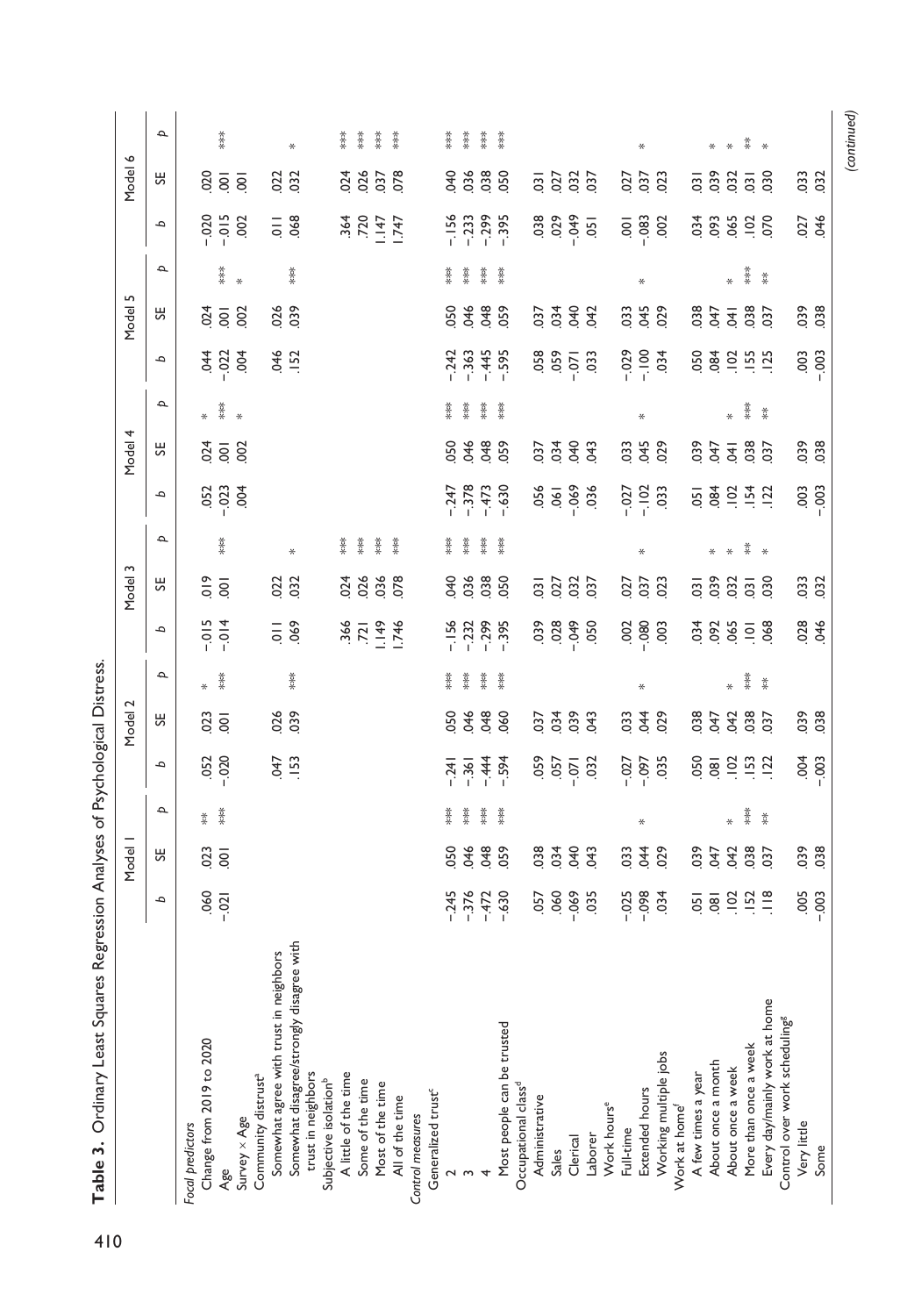Table 3. (continued) **Table 3.** (continued)

|         | Þ  |        |                   |                                                  | 茶菜                        |                        |             |                                                                                       |                      |                     |            |                        |                                                             |                |                          | 菜                        | 茶菜                            | ***                     | **                           | 茶茶                                                                    |                  |                |                |
|---------|----|--------|-------------------|--------------------------------------------------|---------------------------|------------------------|-------------|---------------------------------------------------------------------------------------|----------------------|---------------------|------------|------------------------|-------------------------------------------------------------|----------------|--------------------------|--------------------------|-------------------------------|-------------------------|------------------------------|-----------------------------------------------------------------------|------------------|----------------|----------------|
|         | ₩  |        |                   |                                                  |                           |                        |             | ⋇                                                                                     |                      |                     |            |                        |                                                             |                |                          |                          |                               |                         |                              |                                                                       |                  |                |                |
| Model   |    |        |                   | 8<br>8<br>8<br>8<br>8<br>8                       | .022                      |                        |             | 38<br>38<br>38                                                                        |                      |                     |            |                        | 53888                                                       |                |                          |                          |                               |                         |                              | 8888888                                                               |                  |                |                |
|         | م  |        |                   | 88888<br>889                                     |                           |                        |             | 88<br>98<br>98                                                                        |                      |                     |            |                        | 028<br>082<br>083<br>082<br>082                             |                |                          |                          |                               |                         |                              | $5.3 \div 2.3$<br>$5.3 \div 2.3$<br>$5.3$                             |                  |                | $\frac{48}{5}$ |
|         | م  |        | 茶茶茶               |                                                  | ***                       |                        |             |                                                                                       |                      |                     |            | $*$                    |                                                             |                |                          | $*$                      | 茶米                            | 菜米                      | 茶米                           | 菜米                                                                    |                  | ***            |                |
| Model 5 | 55 | 38     |                   | 0.07                                             | .026                      |                        |             | 8400                                                                                  |                      |                     |            |                        | 888822                                                      |                |                          |                          |                               |                         |                              | 8838888                                                               |                  | 57             |                |
|         | م  |        |                   | 8800                                             | $-096$                    |                        |             | 88<br>023<br>028                                                                      |                      |                     |            |                        | $80 = 780$                                                  |                |                          |                          | $rac{6}{1}$ $rac{8}{2}$       |                         |                              | $4.92447$<br>$4.92447$<br>$4.943$<br>$4.933$                          |                  |                |                |
|         | م  |        | 菜                 |                                                  | 茶茶                        |                        |             |                                                                                       |                      |                     |            | $*$                    |                                                             |                |                          | ₩                        | 菜米                            | 茶米                      | 茶米                           | 菜米                                                                    |                  | ***            |                |
| Model 4 | ₩  | 038    |                   | 047<br>028                                       | .026                      |                        |             | 8400                                                                                  |                      |                     |            |                        | <b>S</b> 8 8 8 9 9                                          |                |                          |                          |                               |                         |                              | 03389385                                                              |                  |                |                |
|         | م  | .069   |                   | $\frac{168}{053}$                                | $rac{5}{1}$               |                        |             | $= 5.58$                                                                              |                      |                     |            |                        | $\vec{z}$ $\vec{z}$ $\vec{z}$ $\vec{z}$ $\vec{z}$ $\vec{z}$ |                |                          |                          |                               |                         |                              | $= 88.28$ $= 8.88$                                                    |                  |                |                |
|         | Þ  |        |                   |                                                  | 茶茶                        |                        |             | ∗                                                                                     |                      |                     |            | ⋇                      |                                                             |                |                          | ≵                        | 菜                             | 菱                       | 茶                            | 菜                                                                     |                  | 茶              |                |
| Model 3 | ₩  | 33     | .039              | .023                                             | .022                      |                        |             | 38<br>38<br>38                                                                        |                      |                     |            |                        | 53888                                                       |                |                          | 030                      | 33                            | 850<br>053              |                              | 020                                                                   | 028              | $\overline{6}$ |                |
|         | م  | S.     | $-0.5$            | $-03$                                            | $-0.92$                   |                        |             | 2<br>2<br>2<br>2<br>2<br>2<br>2<br>2<br>2<br>2<br>2<br>2<br>2<br>2<br>2<br>2<br>2<br> |                      |                     |            |                        | $-0.88$<br>$-0.34$<br>$-0.35$<br>$-0.55$                    |                |                          |                          | $8.3 \div 5.3$                |                         |                              |                                                                       | $-129$<br>$-023$ | 898            | 480            |
|         | م  |        | 菜                 |                                                  | ***                       |                        |             |                                                                                       |                      |                     |            | 菜                      |                                                             |                |                          | 菜                        | 茶菜                            | ***                     | ***                          | 茶菜                                                                    |                  | ***            |                |
| Model 2 | ₩  | 38     | G <sub>7</sub> 0. | 028                                              | .026                      |                        |             | 8400                                                                                  |                      |                     |            |                        |                                                             |                |                          | 38                       |                               |                         |                              | 38880                                                                 | 036              | 57             |                |
|         | م  | $-066$ | $-162$            | 648                                              | $-0.099$                  |                        |             |                                                                                       |                      |                     |            |                        | $8\frac{1}{2}$ $\frac{5}{2}$ $\frac{4}{3}$                  | $\overline{5}$ |                          |                          | $\frac{1}{2}$ 82              |                         |                              | $\frac{4}{3} = \frac{1}{4}$ $\frac{5}{3}$ $\frac{8}{3}$ $\frac{5}{3}$ |                  |                |                |
|         | م  |        | 茶茶茶               |                                                  | ***                       |                        |             |                                                                                       |                      |                     |            | 菜                      |                                                             |                |                          | ⋇                        | 菜米                            | 茶米                      | 茶米                           | 茶米                                                                    |                  | ***            |                |
| Model   | ₩  | 039    |                   | 6000                                             | .026                      |                        |             | 2400                                                                                  |                      |                     |            |                        |                                                             |                |                          |                          |                               |                         |                              | 5489385                                                               |                  |                |                |
|         | م  |        |                   | $rac{66}{3}$ $rac{1}{3}$ $rac{6}{3}$ $rac{1}{5}$ |                           |                        |             |                                                                                       |                      |                     |            |                        |                                                             | 23328          |                          |                          |                               |                         |                              |                                                                       |                  |                |                |
|         |    |        |                   |                                                  |                           |                        |             |                                                                                       |                      |                     |            |                        |                                                             |                |                          |                          |                               |                         |                              |                                                                       |                  |                |                |
|         |    | A lot  | Complete control  | Not living with romantic partner                 | Any children in household | Education <sup>h</sup> | High school | Some university or college/trade school                                               | College/trade school | Income <sup>i</sup> | < \$25,000 | \$25,000 to < \$50,000 | $$50,000 to < $100,000$<br>$$100,000 to < $150,000$         | Missing income | Finances at end of month | A little money left over | Just enough to make ends meet | Barely enough to get by | Not enough to make ends meet | Women                                                                 | Visible minority | Constant       |                |

Note: N = 4,923. Data are from The Canadian Quality of Work and Economic Life Study. *Note: N* = 4,923. Data are from The Canadian Quality of Work and Economic Life Study.

<sup>a</sup>Strongly agree with trust in neighbors is reference. aStrongly agree with trust in neighbors is reference.

'You can't be too careful is reference. cYou can't be too careful is reference. bNone of the time is reference. bNone of the time is reference.

<sup>d</sup>Professional is reference. dProfessional is reference.

ePart-time is reference. ePart-time is reference.

fNever is reference. fNever is reference.

<sup>8</sup>None is reference. gNone is reference.

<sup>h</sup>University degree is reference. hUniversity degree is reference.

> \$150,000 is reference. i≥ \$150,000 is reference.

 $A$  lot of money left over is reference.<br>\* $p < .05$ , \*\* $p < .01$ , \*\*\* $p < .001$ , two-tailed. jA lot of money left over is reference.

\**p* < .05, \*\**p* < .01, \*\*\**p* < .001, two-tailed.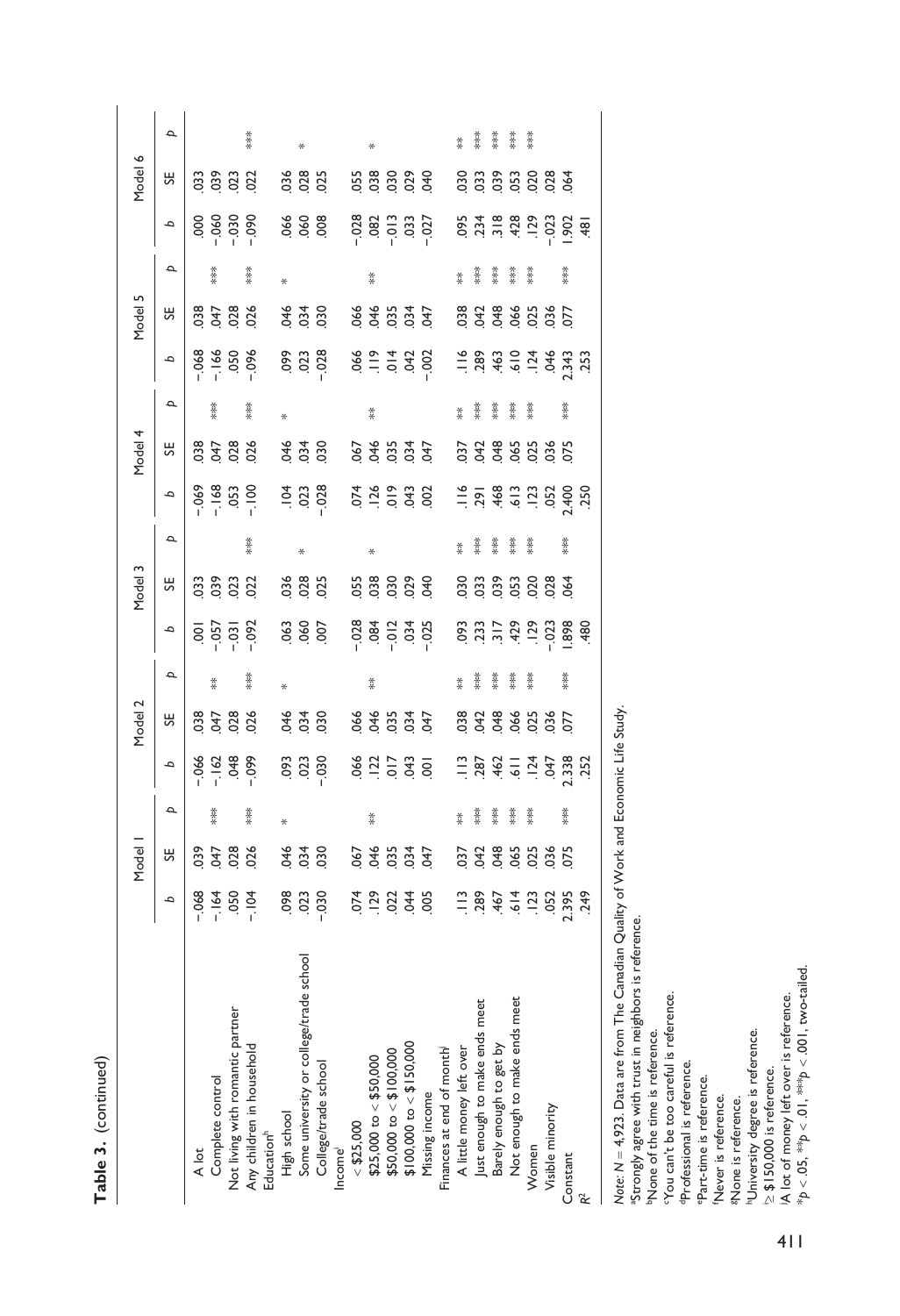

**Figure 3.** Standardized Difference in Psychological Distress across Ages. *Note*: Dark bars indicate statistically significant differences, and light bars indicate nonsignificant differences. Difference at age 40 is significant at *p* < .05 and is significant at  $p < .001$  for later ages.

These findings are especially notable because they provide an important qualification to the intended public health protections intended by the COVID-19 pandemic social distancing measures. Although evidence suggests that social distancing measures are critical for helping limit the spread of infection and strains on the health care system (Delen, Eryarsoy, and Davazdahemami 2020; Lewnard et al. 2020), it has also been suggested the social consequences of stay-at-home orders may have had psychological costs (Douglas et al. 2020; Tull et al. 2020). Our analyses provide support for these concerns, suggesting that the necessity of social distancing was concomitant with a rise in psychological distress. The mental health costs of social distancing are especially important to take into account because these measures also curtailed individuals' abilities to seek out medical or therapeutic assistance for increased distress. Advocates have suggested that a critical response to social distancing policies is the fortification of programs and mechanisms that will help to address a surge in mental health problems during the pandemic (Galea, Merchant, and Lurie 2020), and the results of the current research support these proposals.

Some have also suggested that psychological vulnerability to the adverse effects of social distancing may be differentially distributed in the population, with older adults especially at risk of social isolation and subsequent adverse consequences for mental health (Armitage and Nellums 2020). The results of the current research support these concerns as well because respondents at older ages experienced greater risk of increases in a sense of isolation, with subsequent heightened increases in

psychological distress. Furthermore, the survey data analyzed in this study are intended to be representative of Canadian workers, which underrepresents the larger population of older adults, many of whom are retired. Because the working population will tend to have at least some social contact through interwork relations, it is likely that this study minimizes the consequences of social distancing measures for a sense of isolation among the larger population of older adults. The risks to the psychological well-being of older adults as a result of COVID-19 social distancing measures are therefore likely even stronger than those presented here.

These findings support a more nuanced perspective on Durkheimian expectations regarding the consequences of social change for social integration. Fundamental to a Durkheimian perspective is that "the social fabric is eroded by rapid social change" (Turner 2003:9), thereby emphasizing the dissolution of social integration in times of social change. From a life course perspective, however, birth cohorts are born with and acquire different resources and vulnerabilities as a consequence of their placement in historical time and place (Elder 1994; Keyes et al. 2010). An emphasis on cohort membership is particularly relevant to the study of disintegratory social change because some have characterized those born before 1980 as digital immigrants and those born in 1980 and after as digital natives (Nevin and Schieman 2020; Prensky 2001), with the result that older cohorts were likely to gain less social fulfillment from digital forms of social interactions that substituted for more conventional forms of interactions. In fact, our results followed this categorization. Respondents younger than 40 (and therefore born after 1980) were much less at risk for increased feelings of social isolation than those born after 1980. The current research therefore suggests that cohorts may possess different capabilities in conserving and maintaining social integration based not only on facilities with technology but also on ingrained patterns of social practices and expectations. For cohorts in which patterns of face-to-face contact and in-person meetings are less common, there may be weaker susceptibility to reductions in social integration as a result of social change.

A life course perspective invites further theoretical refinement through its emphasis on timing (Elder 1999). A key tenet of a life course perspective is that similar events and experiences can influence individuals differently depending on the timing of these events in the life course (Elder et al. 2003), but Durkheimian perspectives have less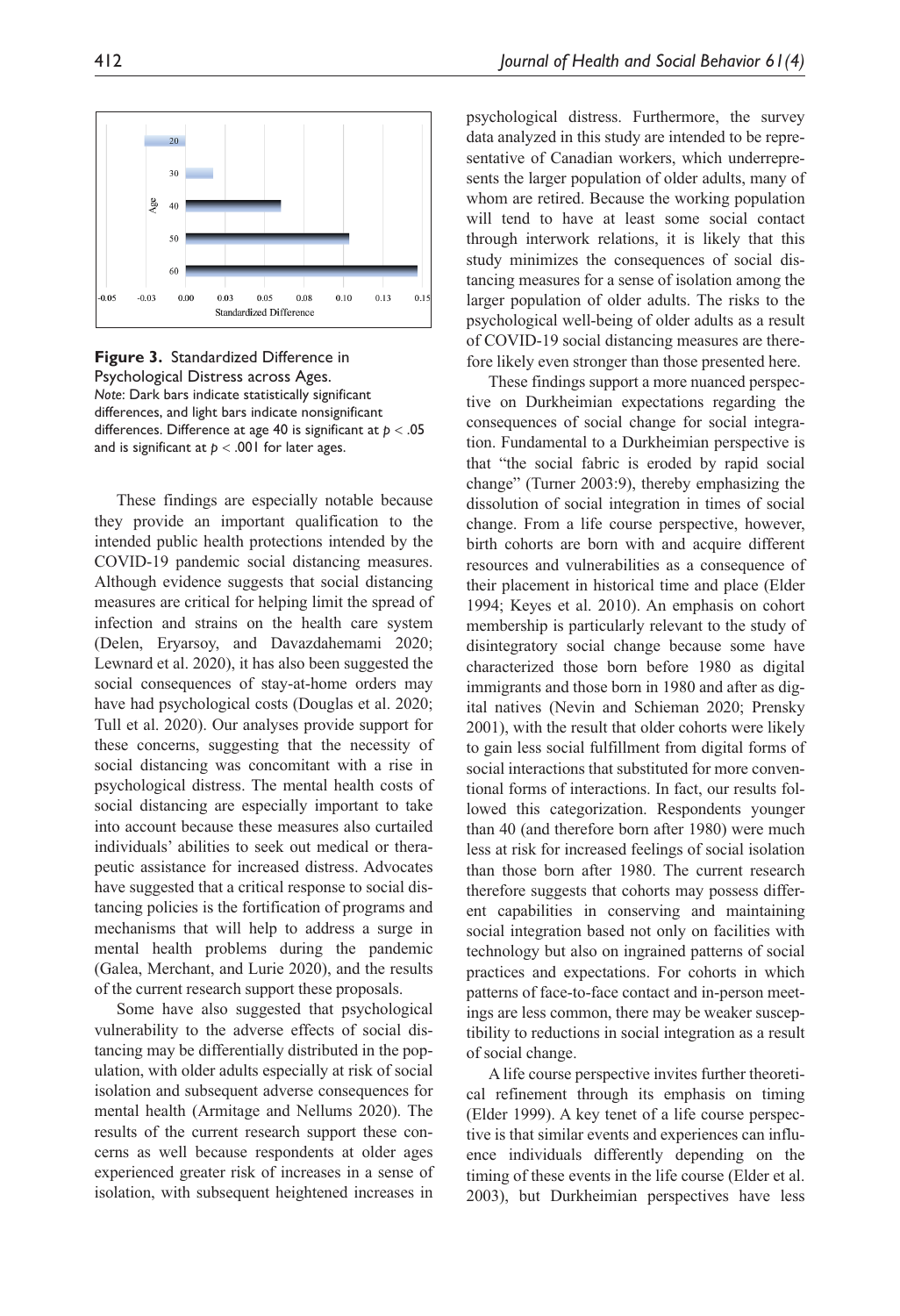clearly articulated the degree to which social change may vary in its influence on social integration due to timing in the life course. It is likely that the age-differentiated patterns we observed in the current research are not only due to birth cohort differences, but also to the degree to which older individuals had more established patterns and bases of social interaction that could be disrupted by largescale social change. Timing of the pandemic in the life course as well as historical forces of cohort change also likely shaped vulnerabilities to disintegratory influences of social distancing measures.

A central theoretical contribution of the current research is therefore in the concept of integratory vulnerability—in which a life course context differentiates vulnerability to disintegratory societal events. The current research in fact underscores the importance of considering life course context as a key dimension of integratory vulnerability: Critical contingencies in changes in subjective social isolation and psychological distress would have been overlooked in the absence of the insights provided by a life course perspective. The results of this research therefore suggest that attention to the life course context of integratory vulnerability will help both theorists and empirical researchers to specify why and for whom the consequences of social change on social integration and well-being are likely to be especially pertinent. We especially wish to emphasize that both birth cohort as well as age are likely to contribute to integratory vulnerability. The sociological study of life course contexts has a poor history of overemphasizing age to the neglect of birth cohort influences, and an appropriate level of theorizing and empirical study of life course contexts should take both of these dual influences into account.

An emphasis on the contribution of birth cohort membership to integratory vulnerability also extends previous work framing cohort change as a disintegratory agent (O'Brien and Stockard 2006; Stockard and O'Brien 2002). This work essentially positions variations in intercohort characteristics as proxies for social change, but a Durkheimian perspective often views social change in broader terms, such as those of wide-scale economic collapse (Cockerham 2017). The concept of integratory vulnerability extends these ideas to propose that an understanding of the role of birth cohort as an integratory influence is better served through an intersectional emphasis: Social change occurs at both a societal and cohort level, with the result that the two intersect to influence individual outcomes. Thus, an important clarification and extension to a Durkheimian perspective in future theorizing is to specify social change simultaneously at a societal and cohort level, with particular care to the way the two forms of change may intersect to shape consequences for social integration.

Although declining levels of social integration can lead to individual feelings of isolation, more recent theorizing has also linked loss of social integration to an increased sense threat (Abrutyn 2019). Rises in threat can in turn harm community trust because individuals become reticent to allow themselves to be vulnerable in the context of trusting relationships. Evidence from previous pandemics supports these assertions, showing how fear can undermine levels of public trust and enhance selfish motives (Barry 2005). We observed some evidence of this increase as well. Even in the short time between surveys, the odds of greater distrust in neighbors increased precipitously. Furthermore, we observed an increasing risk of community distrust even though overall trust remained relatively consistent between waves of the survey. The increase specifically in distrust of others in local surroundings suggests that individuals began to look at one another more suspiciously even if they did not perceive people more generally as less trustworthy. Essentially, the loss of bonds of integration and increasing threat inherent in social distancing measures led to less trust in people with whom individuals were likely to come into contact in the community.

There may be a hesitancy to attribute substantial meaning to the loss of community trust because community distrust only minorly explained betweenwave differences in psychological distress. Yet, health is only one area of social life which is influenced by trust, as trust is a core dimension of human relations. Without trust, individuals cannot engage in fundamental processes of reciprocity that serve to build equity in human relationships (Cialdini and Goldstein 2004). An erosion of trust could therefore lead to a loss of social order, as was observed in Barry's (2005:330) chronicle of Philadelphia during Spanish influenza pandemic, in which the city "turned into itself. There was no trust, no trust, and without trust all human relations were breaking down." Thus, increasing levels of distrust during the COVID-19 pandemic could have even more substantial consequences for the disturbance of social order as the pandemic continued beyond the early stages observed in the current study, especially if a greater number of people shifted to more extreme levels of distrust. These findings therefore also underscore an important additional area for future theoretical refinement. Although a primary emphasis in Durkheimian research is on the ramifications of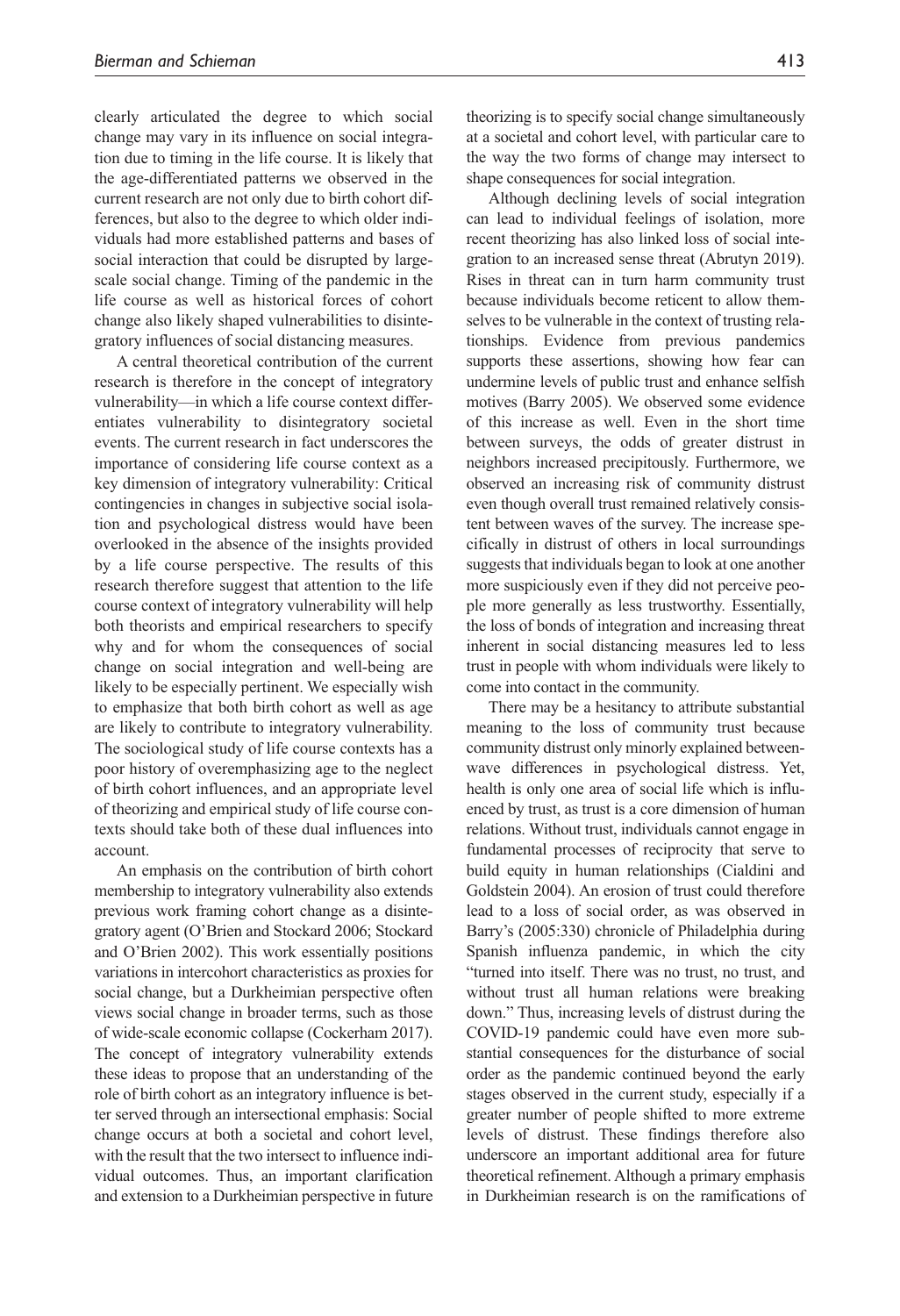414 *Journal of Health and Social Behavior 61(4)* 

social integration for health, an important additional direction of theoretical refinement is to consider how contexts of decreasing social integration could also create more widespread harms to social order through a loss of social trust.

Several limitations to this study should be noted. First, both community distrust and subjective social isolation were assessed with single-item measures. Although community distrust has previously been measured using single questions (e.g., Carpiano and Fitterer 2014; Fujiwara and Kawachi 2008), singleitem measures typically have lower levels of reliability than multiple-item scales. However, that we see similar increases in both measures, as well as a reliable scale of distress, suggests that the changes observed in these analyses are not simply due to random fluctuations caused by unreliability. In addition, it should be emphasized that although the changes observed here are likely attributable to the COVID-19 pandemic and associated social distancing measures, we cannot directly link any observed changes to the COVID-19 pandemic. This does not weaken the underlying findings of this article that the Canadian working population experienced a dramatic increase in social estrangement that led to greater levels of psychological distress.

One additional theoretically motivated issue is that we do not control for changes in religious involvement. Durkheim ([1897] 1951) emphasized the importance of religious involvement as a source of social integration, and social distancing in response to COVID-19 necessitated the cessation of religious attendance, thereby contributing to a loss of social integration. At the same time, additional research suggests that a key conduit for these effects is likely to be through an increase in subjective social isolation (Rote, Hill, and Ellison 2013), with the implication that our focus on subjective social isolation absorbs the primary consequences of declines in religious attendance. Stress research has also emphasized the importance of anticipatory stressors during times of social crisis (Pearlin and Bierman 2013). During the COVID-19 pandemic, concerns in regards to contracting the virus or future economic hardship also likely exacted a toll on mental health as the pandemic continued and the economy contracted beyond the time frame in the current study. Finally, and similar to the question of retired older adults, these analyses focused on employed individuals, and it is possible that unemployed individuals may have also experienced an even greater increase in subjective social isolation in the absence of social interactions with coworkers as well as a greater burden due to economic stressors.

### Conclusion

The COVID-19 pandemic represents a once-in-alifetime shock to social life across societies. From a Durkheimian perspective, it is unsurprising that we observe consequences of such rapid and allencompassing social change for integration and, ultimately, population health. In times of great turbulence and social disruption, it is critical to maintain meaningful social ties, but sustaining those bonds becomes increasingly more difficult, resulting in challenges to mental health. As the pandemic accelerated, we began to observe the expected fallout for social life and mental health. However, the patterns are not equivalent across age. Subjective social isolation increased more dramatically during this period among older respondents, leading to a more substantial rise in psychological distress during this period. This research therefore presents an important qualification to a Durkheimian perspective by demonstrating that a life course context plays a crucial role in differentiating individual vulnerability to disintegrative large-scale social forces and their consequences for mental health.

## **ACKNOWLEDGMENTS**

We thank Paul Glavin for his suggestions as this article was being developed.

# Declaration of Conflicting **INTERESTS**

The authors declared no potential conflicts of interest with respect to the research, authorship, and/or publication of this article.

### **FUNDING**

The authors disclosed receipt of the following financial support for the research, authorship, and/or publication of this article: Funding from the University of Toronto COVID-19 Action Initiative 2020 and Tri-Council Bridge funding supported this research (Scott Schieman, PI).

# ORCID iDs

Alex Bierman **<https://orcid.org/0000-0003-2573-0969>** Scott Schieman **b** <https://orcid.org/0000-0003-2882-0417>

### **REFERENCES**

Aassve, Arnstein, Guido Alfani, Francesco Gandolfi, and Marco Le Moglie. 2020. "Epidemics and Trust: The Case of the Spanish Flu." Working Papers 661 IGIER (Innocenzo Gasparini Institute for Economic Research), Bocconi University. [http://www.igier.unibocconi.it/files/661.pdf.](http://www.igier.unibocconi.it/files/661.pdf)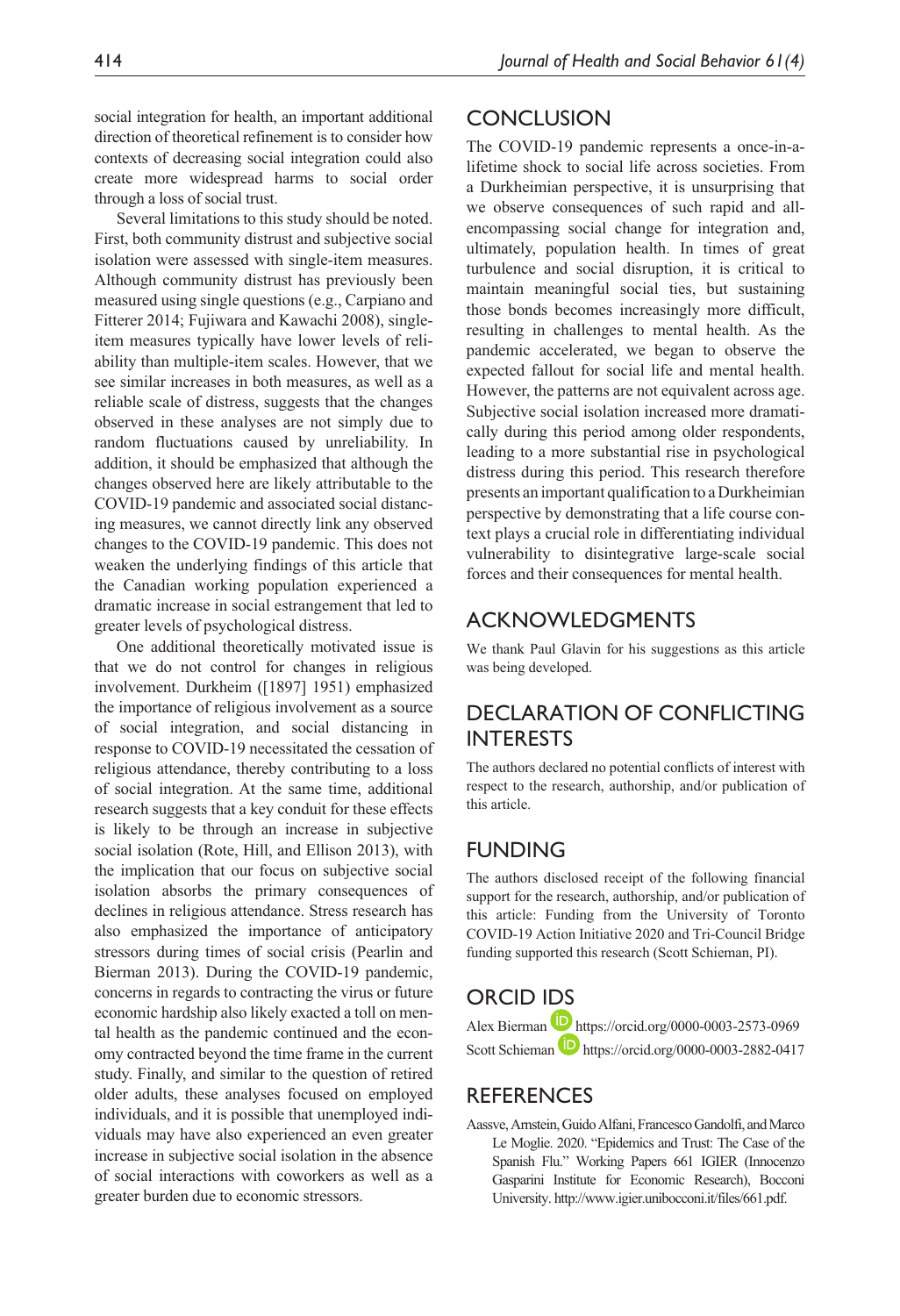- Abrutyn, Seth. 2019. "Toward a General Theory of Anomie: The Social Psychology of Disintegration." *European Journal of Sociology* 60(1):109–36.
- Abrutyn, Seth, and Anna S. Mueller. 2014. "The Socioemotional Foundations of Suicide: A Microsociological View of Durkheim's Suicide." *Sociological Theory* 32(4):327–51.
- Abrutyn, Seth, and Anna S. Mueller. 2016. "When Too Much Integration and Regulation Hurt: Re-envisioning Durkheim's Altruistic Suicide." *Society and Mental Health* 6(1):56–71
- Armitage, Richard, and Laura B. Nellums. 2020. "COVID-19 and the Consequences of Isolating the Elderly." *Lancet Public Health* 5(5):e256.
- Atherwood, Serge, and Corey S. Sparks. 2019. "Early-Career Trajectories of Young Workers in the U.S. in the Context of the 2008–09 Recession: The Effect of Labor Market Entry Timing." *PLos ONE* 14(3):e0214234.
- Barry, John M. 2005. *The Great Influenza: The Story of the Deadliest Pandemic in History*. New York: Penguin Group.
- Baumert, Anna, Anna Halmburger, Tobias Rothmund, and Christian Schemer. 2017. "Everyday Dynamics in Generalized Social and Political Trust." *Journal of Research in Personality* 69:44–54.
- Berkman, Lisa F., Thomas Glass, Ian Brissette, and Teresa E. Seeman. 2000. "From Social Integration to Health: Durkheim in the New Millennium." *Social Science & Medicine* 51(6):843–57.
- Brant, Rollin. 1990. "Assessing Proportionality in the Proportional Odds Model for Ordinal Logistic Regression." *Biometrics* 46(4):1171–78.
- Büchi, Moritz, Natascha Just, and Michael Latzer. 2016. "Modeling the Second-Level Digital Divide: A Five-Country Study of Social Differences in Internet Use." *New Media & Society* 18(11): 2703–22.
- Cacioppo, John T., and Stephanie Cacioppo. 2014. "Social Relationships and Health: The Toxic Effects of Perceived Social Isolation." *Social and Personality Psychology Compass* 8(2):58–72.
- Cacioppo, John T., Louise C. Hawkley, Greg J. Norman, and Gary G. Berntson. 2011. "Social Isolation." *Annals of the New York Academy of Sciences* 1231(1):17–22.
- Carpiano, Richard M., and Lisa M. Fitterer. 2014. "Questions of Trust in Health Research on Social Capital: What Aspects of Personal Network Social Capital Do They Measure?" *Social Science & Medicine* 116:225–34.
- Cialdini, Robert B., and Noah J. Goldstein. 2004. "Social Influence: Compliance and Conformity." *Annual Review of Psychology* 55:591–621.
- Cockerham, William C. 2017. *Sociology of Mental Disorder*. 10th ed. New York: Routledge.
- Dahlberg, Lena, Lars Andersson, and Carin Lennartsson. 2018. "Long-Term Predictors of Loneliness in Old Age: Results of a 20-Year National Study." *Aging & Mental Health* 22(2):190–96.
- Delen, Dursun, Enes Eryarsoy, and Behrooz Davazdahemami. 2020. "No Place Like Home: Cross-National Data Analysis of the Efficacy of Social Distancing during the COVID-19 Pandemic." *JMIR Public Health and Surveillance* 6(2):1–10.
- Douglas, Margaret, Srinivasa Vittal Katikireddi, Martin Taulbut, Martin McKee, and Gerry McCartney. 2020. "Mitigating the Wider Health Effects of COVID-19 Pandemic Response." *BMJ* 369:m1557.
- Durkheim, Émile. [1897] 1951. *Suicide: A Study in Sociology*. Glencoe, IL: Free Press.
- Elder, Glen H., Jr. 1994. "Time, Human Agency, and Social Change: Perspectives on the Life Course." *Social Psychology Quarterly* 57(1):4–14.
- Elder, Glen H., Jr. 1999. *Children of the Great Depression: Social Change in Life Experience*. Boulder, CO: Westview Press.
- Elder, Glen H., Monica K. Johnson, and Robert Crosnoe. 2003. "The Emergence and Development of Life Course Theory." Pp. 3–19 in *Handbook of the Life Course*, edited by J. T. Mortimer and M. J. Shanahan. Boston, MA: Springer.
- Friemel, Thomas N. 2016. "The Digital Divide Has Grown Old: Determinants of a Digital Divide among Seniors." *New Media & Society* 18(2):313–31.
- Fujirawa, T., and I. Kawachi. 2008. "A Prospective Study of Individual-Level Social Capital and Major Depression in the United States." *Journal of Epidemiology and Community Health* 62(7):627–33.
- Galea, Sandro, Raina M. Merchant, and Nicole Lurie. 2020. "The Mental Health Consequences of COVID-19 and Physical Distancing: The Need for Prevention and Early Intervention." *JAMA Internal Medicine* 180(6):817–18.
- Gilman, Sander L. 2010. "Moral Panic and Pandemics." *The Lancet* 375(9729):1866–67.
- Glanville, Jennifer L., and William T. Story. 2018. "Social Capital and Self-Rated Health: Clarifying the Role of Trust." *Social Science Research* 71:98–108.
- Government of Alberta. 2020. "Restrictions on Gatherings and Businesses." [https://www.alberta.ca/](https://www.alberta.ca/restrictions-on-gatherings-and-businesses.aspx) [restrictions-on-gatherings-and-businesses.aspx.](https://www.alberta.ca/restrictions-on-gatherings-and-businesses.aspx)
- Hargittai, Eszter, and Kerry Dobransky. 2017. "Old Dogs, New Clicks: Digital Inequality in Skills and Uses among Older Adults." *Canadian Journal of Communication* 42(2):195–212.
- Heymann, David L., and Nahoko Shindo. 2020. "COVID-19: What Is Next for Public Health?" *The Lancet* 395(10224):542–45.
- Hoffmann, John P. 2016. *Regression Models for Categorical, Count, and Related Variables: An Applied Approach*. Oakland, CA: University of California Press.
- Houle, Jason N. 2014. "Mental Health in the Foreclosure Crisis." *Social Science & Medicine* 118:1–8.
- Houle, Jason N., and Michael T. Light. 2014. "The Home Foreclosure Crisis and Rising Suicide Rates, 2005–2010." *American Journal of Public Health* 104(6):1073–79.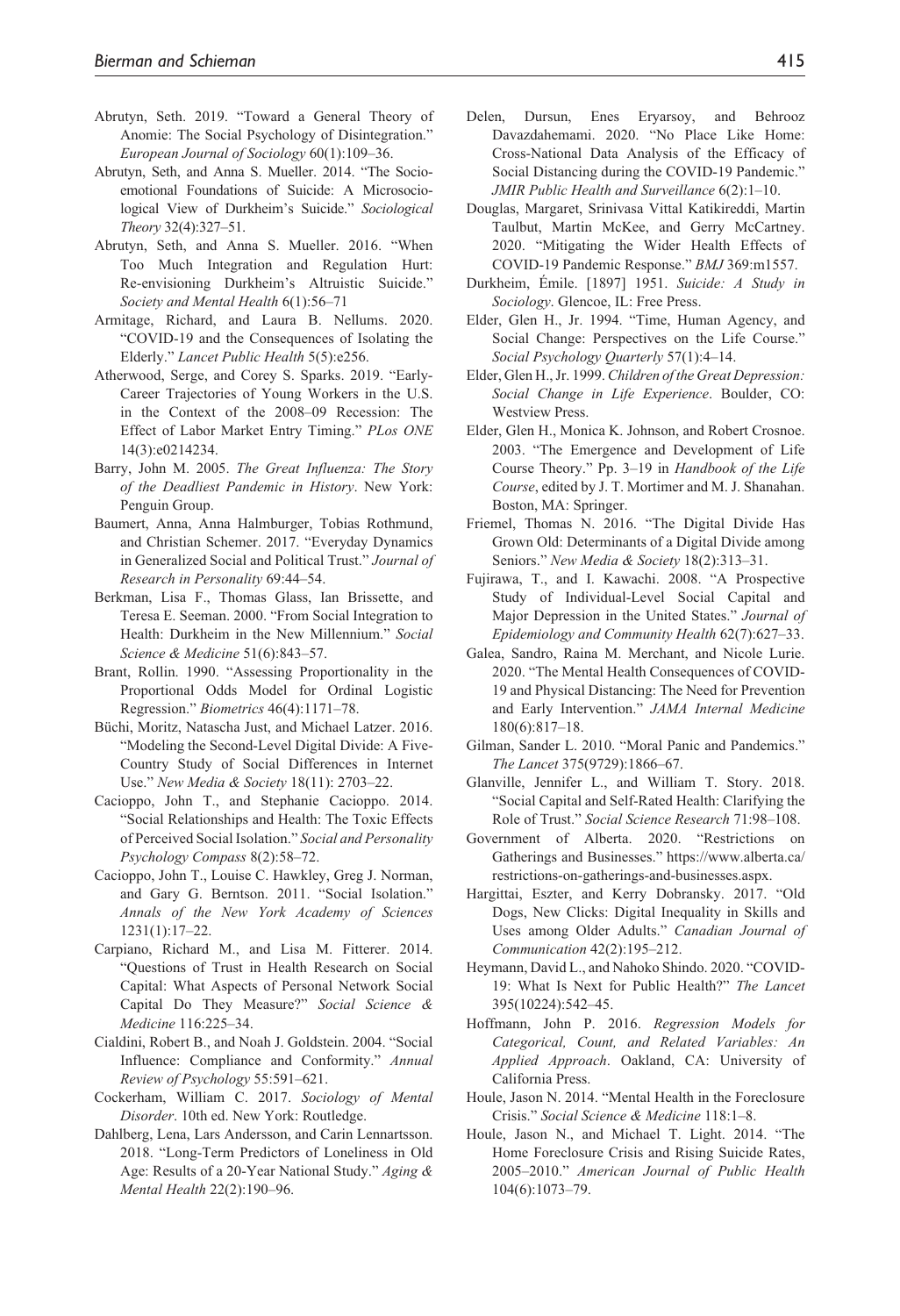- Kahn, Joan R., and Leonard I. Pearlin. 2006. "Financial Strain over the Life Course and Health among Older Adults." *Journal of Health and Social Behavior* 47(1):17–31.
- Kessler, Ronald C., Gavin Andrews, Lisa J. Colpe, Eva Hiripi, Dan K. Mroczek, Sharon-Lise T. Normand, Ellen E. Walters, and Alan M. Zaslavsky. 2002. "Short Screening Scales to Monitor Population Prevalences and Trends in Non-specific Psychological Distress." *Psychological Medicine* 32(6):959–76.
- Keyes, Katherine M., Rebecca Utz, Whitney R. Robinson, and Guohua Li. 2010. "What Is a Cohort Effect? Comparison of Three Statistical Methods for Modeling Cohort Effects in Obesity Prevalence in the United States, 1971–2006." *Social Science & Medicine* 70(7):1100–1108.
- Lai, K. K. Rebecca. 2020. "Are Countries Flattening the Curve for Coronavirus." *The New York Times*, April 3. [https://nyti.ms/2UFD38P.](https://nyti.ms/2UFD38P)
- Lester, Bijou Yang. 2001. "Learnings from Durkheim and Beyond: The Economy and Suicide." *Suicide and Life-Threatening Behavior* 31(1):15–31.
- Lewnard, Joseph, Vincent X. Liu, Michael L. Jackson, Mark A. Schmidt, Britta L. Jewell, Jean P. Flores, Chris Jentz, Graham R. Northrup, Ayesha Mahmud, Arthur L. Reingold, Maya Petersen, Nicholas P. Jewell, Scott Young, and Jim Bellows. 2020. "Incidence, Clinical Outcomes, and Transmission Dynamics of Severe Coronavirus Disease 2019 in California and Washington: Prospective Cohort Study." *BMJ* 369:m1923.
- Little, William. 2016. *Introduction to Sociology*. 2nd Canadian ed. [https://opentextbc.ca/introductionto](https://opentextbc.ca/introductiontosociology2ndedition/) [sociology2ndedition/.](https://opentextbc.ca/introductiontosociology2ndedition/)
- Loewen, Claire. 2020. "As Quebec Bans Gatherings of 2 or More, Police Forces Given More Power to Disperse Groups." *CBC News*, March 23. [https://](https://www.cbc.ca/news/canada/montreal/as-quebec-bans-gatherings-of-2-or-more-police-forces-given-more-power-to-disperse-groups-1.5506327) [www.cbc.ca/news/canada/montreal/as-quebec-bans](https://www.cbc.ca/news/canada/montreal/as-quebec-bans-gatherings-of-2-or-more-police-forces-given-more-power-to-disperse-groups-1.5506327)[gatherings-of-2-or-more-police-forces-given-more](https://www.cbc.ca/news/canada/montreal/as-quebec-bans-gatherings-of-2-or-more-police-forces-given-more-power-to-disperse-groups-1.5506327)[power-to-disperse-groups-1.5506327.](https://www.cbc.ca/news/canada/montreal/as-quebec-bans-gatherings-of-2-or-more-police-forces-given-more-power-to-disperse-groups-1.5506327)
- Lüders, Marika, and Petter Bae Brandtzæg. 2017. "'My Children Tell Me It's So Simple': A Mixed-Methods Approach to Understand Older Non-users' Perceptions of Social Networking Sites." *New Media & Society* 19(2):181–98.
- MacKinnon, David P. 2008. *Introduction to Statistical Mediation Analysis*. New York, NY: Taylor & Francis Group.
- Maimon, David, and Danielle C. Kuhl. 2008. "Social Control and Youth Suicidality: Situating Durkheim's Ideas in a Multilevel Framework." *American Sociological Review* 73(6):921–43.
- McClendon, McKee J. 1994. *Multiple Regression and Causal Analysis*. Itasca, IL: F. E. Peacock.
- Morgan, Clancy. 2020. "How Long Will Social Distance Last? It's Complicated." *Business Insider*, March 30. [https://www.businessinsider.com/why-social-distancing](https://www.businessinsider.com/why-social-distancing-might-last-several-months-2020-3)[might-last-several-months-2020-3.](https://www.businessinsider.com/why-social-distancing-might-last-several-months-2020-3)
- Murayama, Hiroshi, Yu Nofuji, Eri Matsuo, Mariko Nishi, Yu Taniguchi, Yoshinori Fujiwara, and

Shoji Shinkai. 2015. "Are Neighborhood Bonding and Bridging Social Capital Protective against Depressive Mood in Old Age? A Multilevel Analysis in Japan." *Social Science & Medicine* 124:171–79.

- Nevin, Andrew D., and Scott Schieman. 2020. "Technological Tethering, Digital Natives, and Challenges in the Work–Family Interface." *The Sociological Quarterly*, first published on January 23, 2020. doi:10.1080/00380253.2019.1711264
- O'Brien, Robert, and Jean Stockard. 2006. "A Common Explanation for the Changing Age Distributions of Suicide and Homicide in the United States, 1930– 2000." *Social Forces* 84(3):1541–57.
- Pearlin, Leonard I., and Alex Bierman. 2013. "Current Issues and Future Directions in Research into the Stress Process." Pp. 325–40 in *Handbook of the Sociology of Mental Health*. 2nd ed, edited by C. S. Aneshensel, J. C. Phelan, and A. Bierman. Dordrecht, the Netherlands: Springer.
- Phillips, Julie A., and Colleen N. Nugent. 2014. "Suicide and the Great Recession of 2007–2009: The Role of Economic Factors in the 50 US States." *Social Science & Medicine* 116:22–31.
- Prensky, Marc. 2001. "Digital Natives, Digital Immigrants, Part I." *On the Horizon* 9(5):1–6.
- Public Health Agency of Canada. 2020. "Physical distancing (Fact Sheet)." [https://www.canada.ca/en/public-health/](https://www.canada.ca/en/public-health/services/publications/diseases-conditions/social-distancing.html) [services/publications/diseases-conditions/social](https://www.canada.ca/en/public-health/services/publications/diseases-conditions/social-distancing.html)[distancing.html](https://www.canada.ca/en/public-health/services/publications/diseases-conditions/social-distancing.html).
- Ross, Catherine E. 2011. "Collective Threat, Trust, and the Sense of Personal Control." *Journal of Health and Social Behavior* 52(3):287–96.
- Rote, Sunshine, Terrence Hill, and Christopher Ellison. 2013. "Religious Attendance and Loneliness in Later Life." *The Gerontologist* 53(1):39–50.
- Settels, Jason. 2020. "Changes in City-Level Foreclosure Rates and Home Prices through the Great Recession and Depressive Symptoms among Older Americans." *Society and Mental Health*, first published January 2, 2020. doi:10.1177/2156869319895568.
- Sly, Timothy. 2020. "COVID-19 Has the Potential to Become as Severe as the Spanish Flu." *MacLean's*, March 5. [https://www.macleans.ca/opinion/covid-](https://www.macleans.ca/opinion/covid-19-has-the-potential-to-become-as-severe-as-the-spanish-flu/)[19-has-the-potential-to-become-as-severe-as-the](https://www.macleans.ca/opinion/covid-19-has-the-potential-to-become-as-severe-as-the-spanish-flu/)[spanish-flu/.](https://www.macleans.ca/opinion/covid-19-has-the-potential-to-become-as-severe-as-the-spanish-flu/)
- Stockard, Jean, and Robert O'Brien. 2002. "Cohort Effects on Suicide Rates: International Variations." *American Sociological Review* 67(6):854–72.
- Swader, Christopher S. 2019. "Loneliness in Europe: Personal and Societal Individualism-Collectivism and Their Connection to Social Isolation." *Social Forces* 97(3):1307–36.
- Tomita, Andrew, and Jonathan K. Burns. 2013. "A Multilevel Analysis of Association between Neighborhood Social Capital and Depression: Evidence from the First South African National Income Dynamics Study." *Journal of Affective Disorders* 144(1–2):101–105.